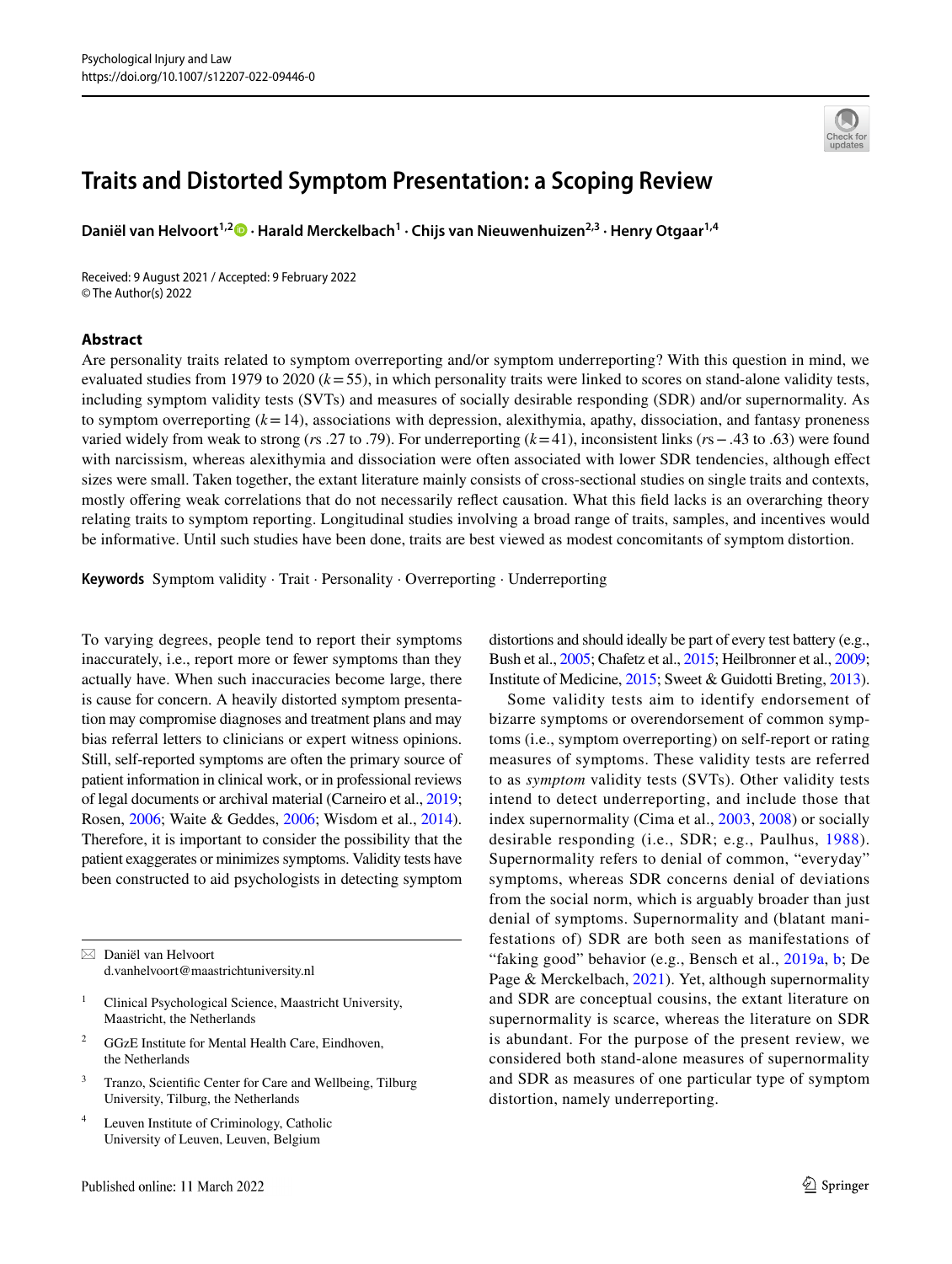Stand-alone validity tests are entirely or primarily dedicated to detecting non-credible presentations of symptoms or impairments, whereas embedded validity scales are part of broader measures that serve a clinical purpose, but contain a validity check (e.g., on over- or underreporting). Stand-alone tests are generally considered to be superior to embedded scales in terms of discriminant validity and are less often associated with interpretational problems (see, for a discussion: Erdodi & Lichtenstein, [2017](#page-16-2)). With these considerations in mind, we narrowed the focus of our scoping review down to stand-alone validity tests, but where relevant, we will discuss converging evidence from embedded measures, but also performance validity tests (PVTs) that tap into an exaggerated presentation of cognitive impairments.

Validity tests remain silent as to "why" patients over- or underreport symptoms (Bass & Wade, [2019](#page-14-0)). Symptom overreporting is often interpreted as a sign of malingering (i.e., intentional overreporting motivated by external incentives; Martin et al., [2015](#page-17-1); Thompson et al., [2018](#page-19-2)). The *Diagnostic and Statistical Manual of Mental Disorders* (5th ed.; *DSM-5*; American Psychiatric Association [APA], [2013\)](#page-14-1) has a limited perspective on this matter. As is true for the *DSM-IV-TR*, the *DSM-5* stresses malingering as an antecedent of symptom distortions, although its entries for histrionic personality disorder, and factitious disorder also allude to overreporting. In doing so, the *DSM-5* fails to recognize more articulated views on symptom distortions (e.g., see Berry & Nelson, [2010;](#page-15-7) Niesten et al., [2015](#page-18-2); Otto, [2008](#page-18-3); Rogers, [1990\)](#page-18-4). Malingering is just one pathway to symptom overreporting and there might exist other pathways, such as acquiescence, careless or inattentive responding, demand characteristics, and misinformation efects (Merckelbach et al., [2019\)](#page-17-2). Moreover, while the *DSM-5* briefy mentions anosognosia (i.e., lack of illness awareness), its one-sided focus on overreporting foregoes — and distracts from — the phenomenon of underreporting.

Clarifying the antecedents of symptom over- and underreporting — other than malingering or faking good, respectively — is important for the following reason: a narrow view on overreporting and underreporting would exclusively link these phenomena to incentives (e.g., compensation money; a favorable outcome in a child custody dispute) and a conceptual framing in terms of deliberate attempts to deceive others. Alternatively, some authors have argued that certain personality traits may foster a distorted symptom presentation. Ideas about the link between traits and symptom distortions can be traced back to the early papers of Eysenck, who speculated that psychoticism, antisocial features, and perhaps extraversion might contribute to overreporting (e.g., Eysenck & Gudjonsson, [1989;](#page-16-3) but see Young et al., [2016\)](#page-20-1).

What is the empirical support for the idea that certain personality traits are associated with distorted symptom presentation? The current review addresses this question. If traits serve as powerful drivers of overreporting and underreporting, our conceptualization of distorted symptom presentation would have to be broadened to include, for example, the extent to which a hyperbolic style or a defensive attitude of the patient fuels such symptom distortions. To the extent that there are replicable, solid, and substantial links between personality traits and symptom distortion, such fndings would provide important caveats and clues for clinicians who are faced with the task to interpret overreporting or underreporting on validity tests.

What is well established is that incentives play a prominent role in distorted symptom presentation. That is, studies consistently fnd higher failure rates on validity tests with increasing context-related incentives. For example, Mittenberg et al. ([2002\)](#page-18-5) estimated the prevalence of symptom exaggeration to hover around 10% in low-stake contexts such as regular medical cases, but up to 30% in high-stake contexts such as in forensic and civil legal cases (see also Young, [2015](#page-20-2)). One could argue that the non-trivial rate of  $\pm 10\%$  of invalid responding in low-stake contexts (Dandachi-Fitzgerald et al., [2011,](#page-16-4) [2017](#page-16-5); Mittenberg et al., [2002\)](#page-18-5) refects the contribution of traits to symptom distortions. Hence, we reviewed the literature to determine whether there is solid evidence linking certain traits to distorted symptom presentation, specifcally in low-stake contexts.

In what follows, we will provide a scoping review on empirical and conceptual links between traits or personality pathology/disorders, on the one hand, and raised scores on stand-alone validity tests on the other hand. In doing so, we took the *DSM-5* section III: alternative DSM-5 model for personality disorders (AMPD) as a starting point. Importantly, elevated scores on validity measures do not necessarily imply that cut points have been crossed and that research subjects fail a validity test. Thus, our review is not restricted to studies that employed a categorical interpretation (i.e., pass versus failure) of validity test outcomes.

Before turning to the results of our review, there is a preliminary issue that deserves consideration. This issue has to do with the interpretational problems that may arise when validity test scores are linked to self-report indices of traits. Heightened scores on validity measures cast doubts on the accuracy of self-reported traits, thereby restricting the confdence that one can place in any interpretation of the data (see Merten et al., [2007](#page-17-3)). Despite this challenge to our review, we anticipate that some consistent patterns may emerge. First, the majority of articles included in our review focused on self-reported traits and more subtle distortions on validity tests (i.e., elevated scores). In such samples, typically only a minority of persons obtain scores beyond categorical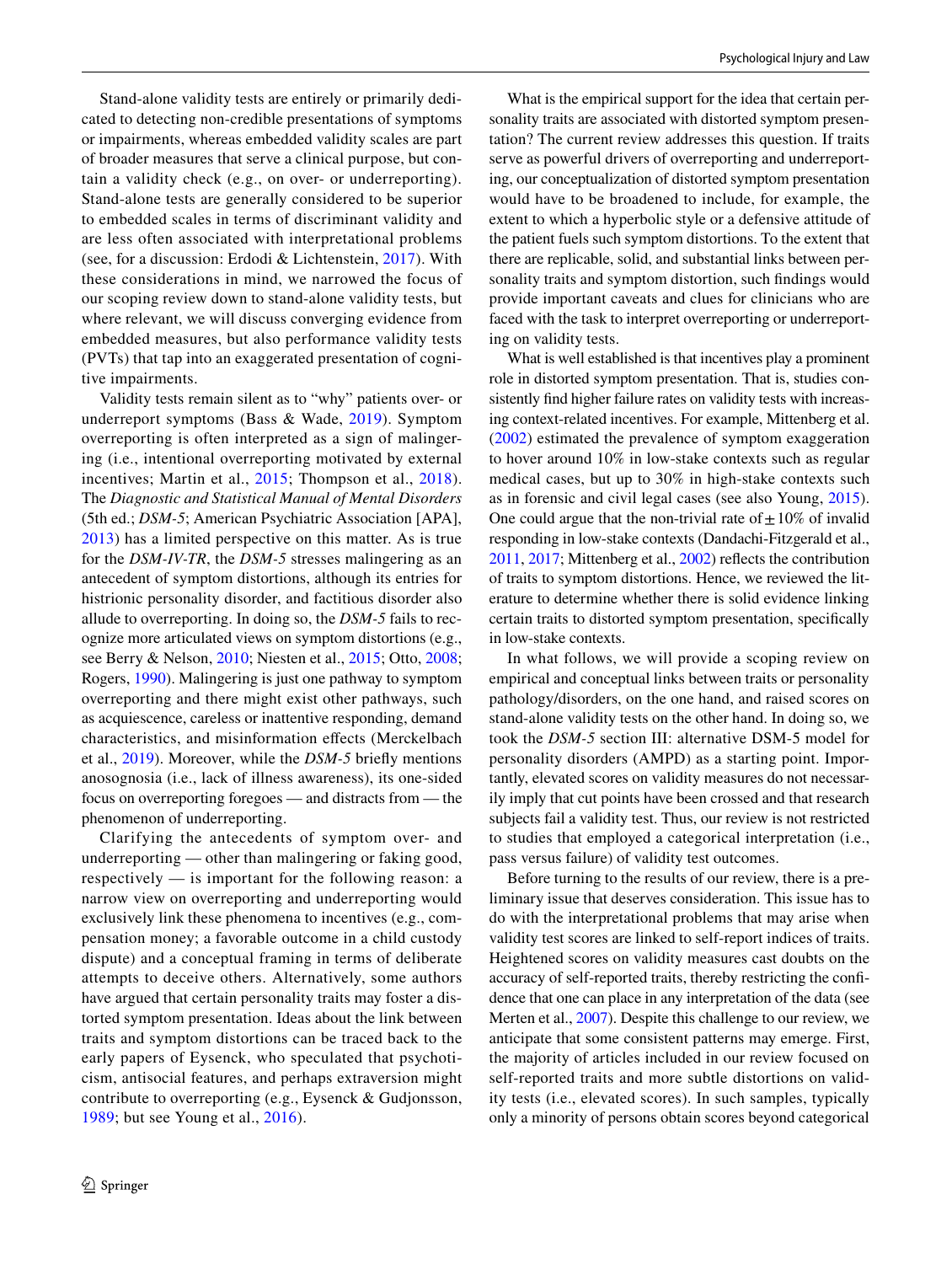cut-ofs that serve as a red fag for obvious symptom distortion (i.e., validity test failure), and that would raise concerns of relevant distortion of self-reported traits. Second, an often overlooked aspect of validity tests is that in many of these measures, the items mostly allude to bizarre symptoms (e.g., in typical SVTs), or mundane experiences (as in measures of supernormality): the type of items that some people might experience as provocative, threatening, ridiculous, or boring. It might well be that such a reactive attitude (i.e., "the negative subject"; Christensen, [1977](#page-15-8); Miron & Brehm, [2006\)](#page-18-6) is not only more pronounced in persons with certain traits (e.g., neuroticism, suspiciousness, narcissism), but also in itself fosters overreporting or underreporting of symptoms. Viewed this way, it is perfectly legitimate to the raise the question whether certain traits are related to symptom overreporting or underreporting on self-report validity measures.

# **Method**

We conducted a scoping review (Grant & Booth, [2009](#page-16-6)) to investigate overall results, trends, limitations, and gaps in the literature on traits and distorted symptom presentation. We opted for this qualitative approach, because we had reason to assume that the extant literature would be highly diverse in terms of samples, measures, and incentives. For example, both Niesten et al. [\(2015\)](#page-18-2) and Van Impelen et al. [\(2017\)](#page-19-3) concluded in their reviews on antisocial features and distorted symptom presentation that the links between these constructs were highly variable and context dependent. Thus, we assumed that such diverse, perhaps even incoherent patterns might also hold true for the links between other traits and distorted symptom presentations.

On May 5, 2020, the frst author (DH) ran a search in APA PsycINFO (EBSCO) and PubMed to identify empirical studies that directly tapped into measures of overreporting and/or underreporting, as well as diagnoses or measures of *DSM-5* section II or III personality disorders or traits. A Boolean title/abstract search of the format "X AND Y" was used; alternative terms were specifed with the OR function. More specifcally, the search comprised of typical response bias equivalents, such as *(dis)simulation*, *distortion*, *response style*, *symptom validity*, *over-/ underreporting*, *malingering*, *exaggeration*, *feigning*, *faking*, *desirable responding*, *self-deception/-deceptive enhancement*, *impression management*, and/or commonly used "stand-alone validity tests" such as the *Structured Interview of Reported Symptoms*, *Structured Inventory of Malingered Symptomatology*, *Miller Forensic Assessment of Symptoms Test*, *Self-Report Symptom Inventory*, *Supernormality Scale(-Revised)*, *Marlowe-Crowne Social Desirability Scale*, *and Balanced Inventory of Desirable Responding*, and their acronyms (see for an introduction to

a special issue on self-report symptom validity measures, Giromini et al., [2022\)](#page-16-7). These terms were combined with variations of "trait" and "personality disorder" terms, such as the ten *DSM-5* section II categorical personality disorders (PD, i.e., *schizoid*, *schizotypal*, *paranoid*, *antisocial*, *borderline*, *narcissistic*, *avoidant*, *dependent*, and *obsessive–compulsive PD*), the 25 *DSM-5* section III AMPD *trait facets* and their variations, and other conceptually similar or related traits and terms known to the authors: *alexithymia*, *dissociation*, *fantasy proneness*, *narcissism*, *hysteria*, *paranoia*, and *psychopathy*.

The search was limited to studies in English peerreviewed journals between 1979, the year that the oldest measure in relevant articles — the *Narcissistic Personality Inventory* (NPI; Raskin & Hall, [1979\)](#page-18-7) — was published, and May 5, 2020, the date of search. All retrieved records were screened such that those records with abstracts that covered our search terms were selected for full-text retrieval and closer inspection. Studies that were inaccessible (e.g., unpublished dissertations, conference papers) were excluded, as were non-empirical articles or chapters. Next, full-text records were coded on relevant parameters (i.e., sample and setting, trait/disorder, relevant measures, and outcomes comparisons). Studies that examined whether antisocial personality disorder and/or psychopathy are linked to heightened scores or failures on stand-alone (and/or embedded) validity tests were excluded because these studies have been extensively summarized and discussed in previous reviews (e.g., Niesten et al., [2015;](#page-18-2) Van Impelen et al., [2017](#page-19-3)).

The scoping review is divided into a section on overreporting and a section on underreporting. We focus only on those traits that have been linked to symptom distortion in the literature identifed by our scoping review, or by indirect evidence in articles known to us. For each section, we cluster traits based on their conceptual similarity. For each discussed trait, our evaluation of the evidence — where available — is structured in the following way: (a) conceptual defnitions; (b) direct empirical evidence provided by studies that emerged from our scoping review, linking the trait to validity test outcomes. In evaluating the strength of correlational data, we followed the benchmarks of Cohen ([1988\)](#page-15-9) and considered  $rs \ge 0.50$  as strong, *rs* from 0.30 to 0.50 as moderate, and *r*s from 0.10 to 0.30 as weak; (c) indirect empirical evidence from literature known to the authors, involving conceptually similar traits or disorders, embedded validity scales, or PVTs as indicators of impairment exaggeration; (d) theoretical or conceptual articles that provide tentative explanations for such links based on empirical evidence; and (e) prima facie tentative plausibility of links to symptom distortion, based on core features of the respective traits (e.g., cognitions, emotions, behavior).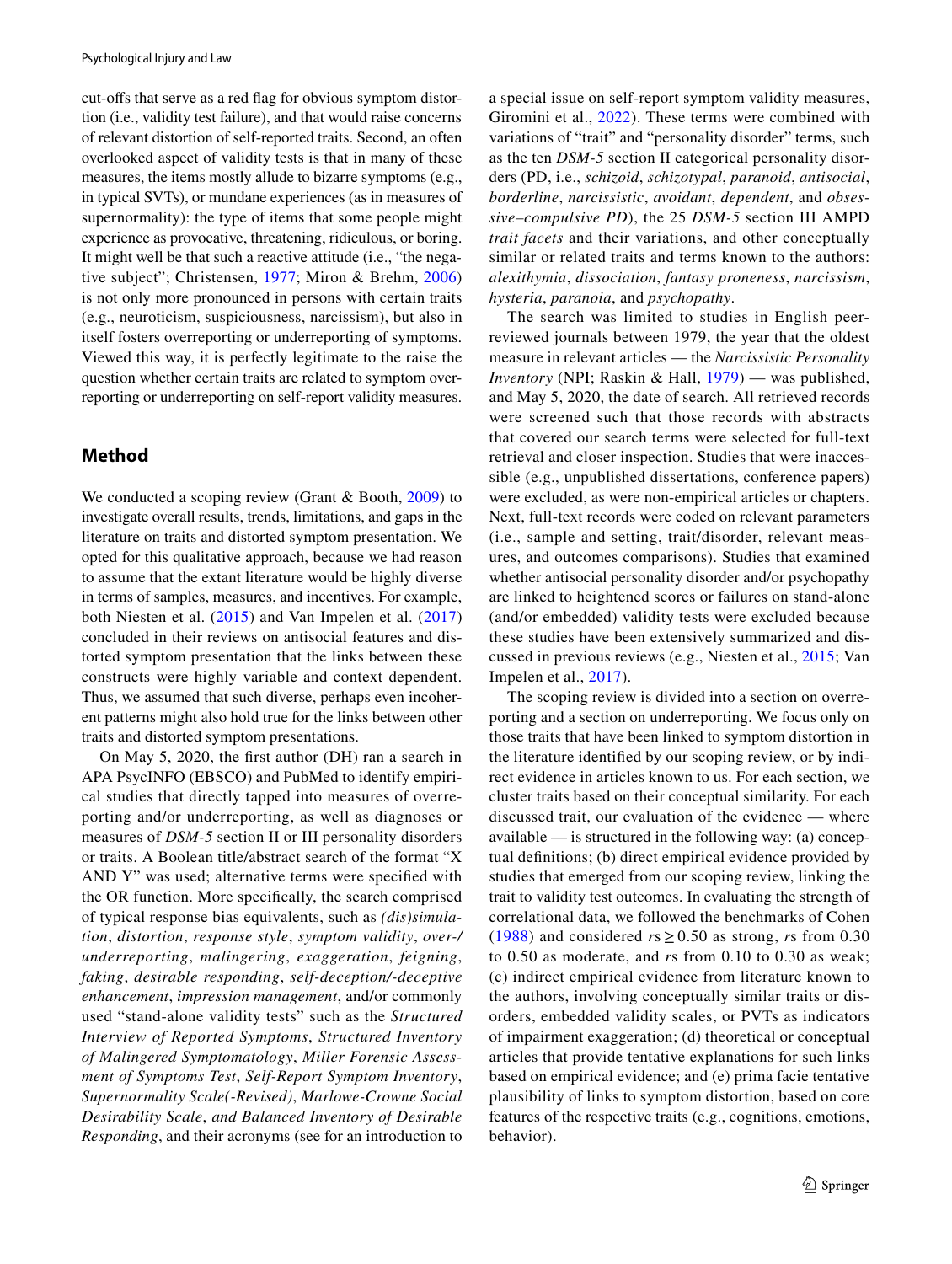## **Results**

Our scoping review identifed 52 articles (*k*=55 studies) that linked self-reported traits to outcomes on stand-alone validity tests (i.e., stand-alone SVTs, or measures of SDR and/or supernormality). As to overreporting, 12 articles encompassing 15 studies were found addressing depression/depressivity (*k*=3), alexithymia (*k*=2), apathy (*k*=1), dissociation/ cognitive and perceptual dysregulation  $(k=7)$ , and/or fantasy proneness/unusual beliefs and experiences  $(k=2)$ . As to underreporting, 40 articles encompassing 41 studies were found addressing alexithymia  $(k=11)$ , dissociation  $(k=7)$ , and/or narcissism  $(k=23)$ .

## **Overreporting**

Studies in this domain have mainly focused on correlations between self-report measures of traits, for example, the *Dissociative Experiences Scale* (DES; Bernstein & Putnam, [1986](#page-15-10)) in the case of dissociativity, and SVTs consisting of a self-report checklist of bizarre symptoms as a measure of symptom overreporting, such as the *Structured Inventory of Malingered Symptomatology* (SIMS: Smith & Burger,

[1997](#page-19-4)). Some researchers also relied on a group-comparison approach, typically based on scores above and below validity test cut-ofs. Table [1](#page-3-0) presents an overview of correlational studies on traits and overreporting; Table [2](#page-4-0) summarizes group-comparison studies. Note that these and following tables only include studies that relied on stand-alone (rather than embedded) validity tests.

#### **Depressivity**

Trait depressivity refers to pervasive and/or persistent feelings of being down, miserable, or hopeless; feelings of inferior self-worth, shame or guilt; and/or pessimism or suicidal thoughts or behavior (APA, [2013](#page-14-1); Krueger et al., [2012\)](#page-17-4). Our screening of the literature did not fnd relevant articles on trait depressivity per se, but did retrieve (a non-exhaustive list of) studies on depression and symptom distortions, on which we report below.

Two articles (i.e., Merckelbach & Smith, [2003;](#page-17-5) Merten et al., [2019a](#page-17-6)) directly linked self-reported depression on the *Beck Depression Inventory* (BDI; Beck et al., [1961\)](#page-14-2) to overreporting on SVTs and noted strong associations: Merckelbach and Smith ([2003\)](#page-17-5) found in undergraduates  $(N = 182)$  that BDI scores correlated with SIMS scores.

<span id="page-3-0"></span>**Table 1** Traits and overreporting on stand-alone SVTs: correlational studies

| Trait                | Study                                   | Sample                         | $\boldsymbol{N}$ | Trait measure | <b>SVT</b>                         | r(s)                 | Link yes/no |
|----------------------|-----------------------------------------|--------------------------------|------------------|---------------|------------------------------------|----------------------|-------------|
| Depression $(k=2)$   | Merckelbach and Smith (2003)            | Undergraduates $(N=182)$       | 182              | <b>BDI</b>    | <b>SIMS</b>                        | $.64**$              | Yes         |
|                      | Merten et al. $(2019a)$                 | Psychosomatic inpatients       | 537              | BDI-II        | SIMS:                              | $.71***$<br>$.64***$ | Yes         |
|                      |                                         | (Compensation-seekers)         |                  |               | <b>SRSI</b><br>pseudo-<br>symptoms |                      | Yes         |
| Alexithymia $(k=2)$  | Brady et al. $(2017)$                   | Veterans with PTSD             | 75               | <b>TAS-20</b> | M-FAST                             | .49**                | Yes         |
|                      | Merckelbach et al. (2018)               | Forensic outpatients           | 40               | <b>TAS-20</b> | <b>SIMS</b>                        | $.56**$              | Yes         |
|                      |                                         | Non-forensic participants      | 40               | <b>TAS-20</b> | <b>SIMS</b>                        | $.51**$              | Yes         |
| Apathy $(k=1)$       | Dandachi-Fitzgerald et al. (2020)       | Neurological patients          | 138              | AES           | <b>SIMS</b>                        | $.27**$              | Yes         |
| Dissociation $(k=4)$ | Giesbrecht and Merckelbach<br>(2006)    | <b>Students</b>                | 87               | <b>DES</b>    | <b>SIMS</b>                        | $.51**$              | Yes         |
|                      | Kunst et al. $(2011)$                   | Violence victims               | 125              | PDEQ-10       | <b>SIMS</b>                        | $.41***$             | Yes         |
|                      | Merckelbach et al. (2015)               | <b>Students</b>                | 113              | <b>CDS</b>    | <b>SIMS</b>                        | $.45**$              | Yes         |
|                      |                                         | Inpatients                     | 21               | <b>CDS</b>    | <b>SIMS</b>                        | .32                  | No          |
|                      |                                         |                                |                  | <b>DES</b>    |                                    | .25                  |             |
|                      |                                         |                                |                  | DES-T         |                                    | .28                  |             |
|                      | Van der Heide and Merckelbach<br>(2016) | Inpatients<br>(Asylum seekers) | 27               | <b>DES</b>    | <b>SIMS</b><br><b>MENT</b>         | .79***<br>$.41*$     | Yes<br>Yes  |
| Fantasy proneness    | Merckelbach and Smith (2003)            | Undergraduates                 | 182              | <b>CEQ</b>    | <b>SIMS</b>                        | $.33**$              | Yes         |
| $(k=2)$              | Kunst et al. $(2011)$                   | Violence victims               | 125              | CEQ           | <b>SIMS</b>                        | $.40***$             | Yes         |

*AES*, Apathy Evaluation Scale; *BDI*, Beck Depression Index; *CEQ*, Creative Experiences Questionnaire; *DES*, Dissociative Experiences Scale; *DES-T*, DES-Taxon; *MENT*, Morel Emotional Numbing Test; *M-FAST*, Miller Forensic Assessment of Symptoms Test; *PDEQ-10*, Peritraumatic Dissociative Experiences Questionnaire-10 Self-Report Version; *SIMS*, Structured Inventory of Malingered Symptomatology; *SRSI*, Self-Report Symptom Inventory; *SVT*, symptom validity test; *TAS-20*, Twenty-item Toronto Alexithymia Scale

\**p*<.05; \*\**p*<.01; \*\*\**p*<.001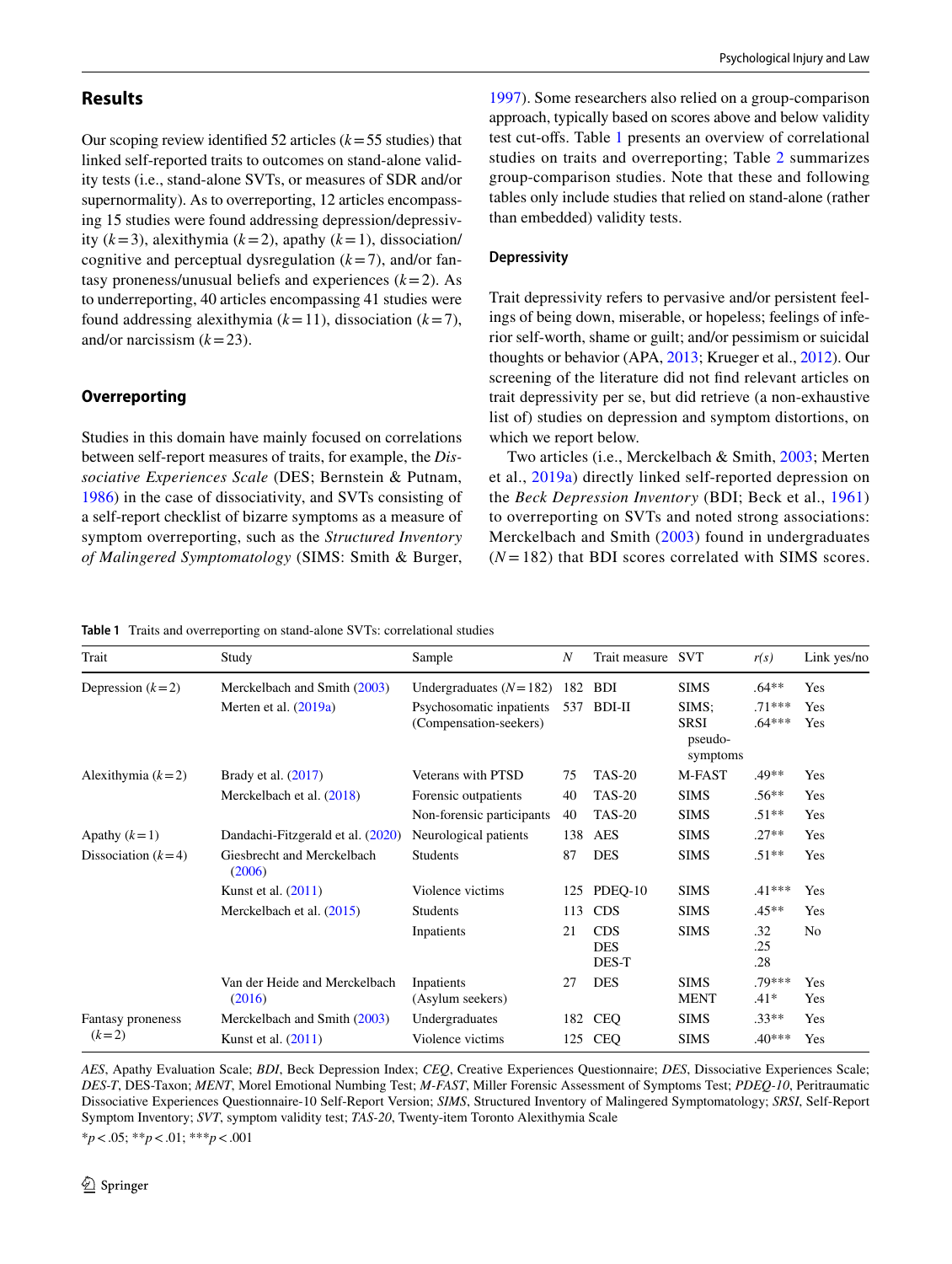| Trait | Study                                    | Sample                                                                                                  |         | N Trait measure                       | SVT                                        | Results                                                                                                                                                                                       | Link yes/no |
|-------|------------------------------------------|---------------------------------------------------------------------------------------------------------|---------|---------------------------------------|--------------------------------------------|-----------------------------------------------------------------------------------------------------------------------------------------------------------------------------------------------|-------------|
|       |                                          | Depression $(k=1)$ Merten et al. (2019a) Psychosomatic inpatients (compensation- 537 BDI-II<br>seekers) |         |                                       | symptoms<br>pseudo-<br><b>SIMS</b><br>SRSI | $df = 3$ ; $phi = .41$ ; $p < .001$ ) for both SVTs<br>(i.e., $> 40$ ) and SVT failure ( $X^2 = 89.6$ ,<br>A link between elevated BDI-II scores                                              | Yes         |
|       | Dissociation $(k=3)$ Brand et al. (2006) | <b>DID</b> patients                                                                                     | 20      | SCID-D-R clinician-rated              | <b>SIRS</b>                                | 35% of the DID patients obtained SIRS<br>scores suspicious of overreporting                                                                                                                   | Yes         |
|       | Rogers et al. (2009)                     | exhibited severe dissociative symptoms)<br>Traumatized patients (most of whom                           | 37      | DDIS-SRV<br>SCID<br>DES<br><b>ISI</b> | <b>SIRS</b>                                | 31% of the PTSD patients obtained SIRS<br>scores suspicious of overreporting                                                                                                                  | Yes         |
|       | Constans et al. (2014) Veterans          |                                                                                                         | 124 DES |                                       | M-FAST                                     | who did not (non-overreporting; $n = 44$<br>Veterans who exceeded the cut point on<br>attained higher DES scores than those<br>the M-FAST (overreporting; $n = 20$ )<br>and 60) at $p < .001$ | Yes         |
|       |                                          |                                                                                                         |         |                                       |                                            |                                                                                                                                                                                               |             |

<span id="page-4-0"></span>Table 2 Traits and overreporting on stand-alone SVTs: group-comparison studies **Table 2** Traits and overreporting on stand-alone SVTs: group-comparison studies

BDI-II, Beck Depression Inventory-II; DDIS-SRV, Dissociative Disorders Interview Schedule-Self-Report Version; DES, Dissociative Experiences Scale; DID, Dissociative Identity Disorder;<br>M-FAST, Miller Forensic Assessment of *BDI-II*, Beck Depression Inventory-II; *DDIS-SRV*, Dissociative Disorders Interview Schedule-Self-Report Version; *DES*, Dissociative Experiences Scale; *DID*, Dissociative Identity Disorder; Revised; *SIMS*, Structured Interview of Malingered Symptomatology; *SIRS*, Structured Interview of Reported Symptoms; *SRSI*, Self-Report Symptom Inventory; *SVT*, symptom validity test; *M-FAST*, Miller Forensic Assessment of Symptoms Test; *PTSD*, posttraumatic stress disorder; *SCID*, Structured Clinical Interview for DSM-IV; *SCID-D-R*, SCID-Dissociative Disorders-*TSI*, Trauma Symptom Inventory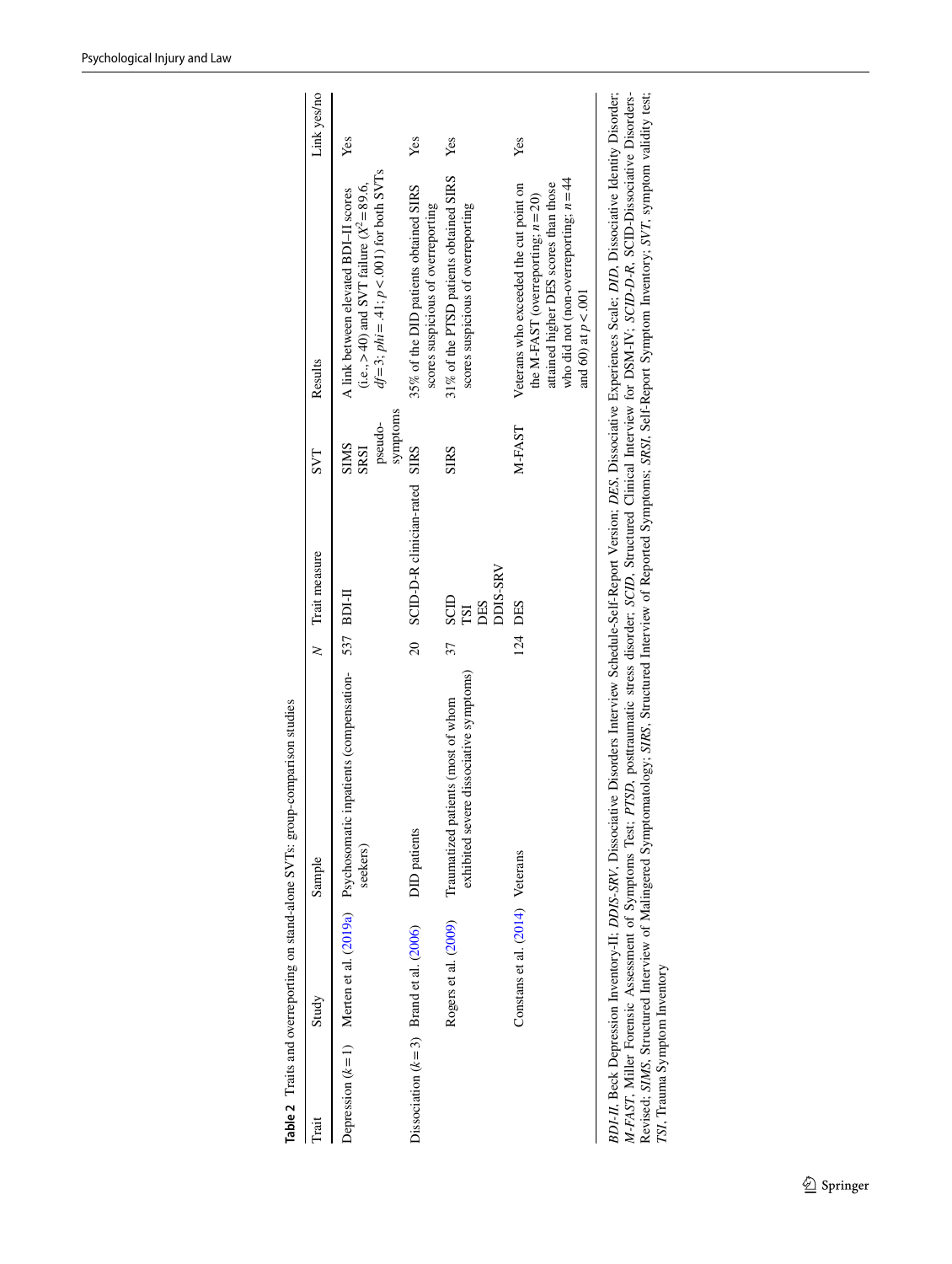Yet, diferences in depression scores were not evident when comparisons were based on groups attaining SIMS scores below or above the cut-off. Relying on compensation-seeking psychosomatic rehabilitation inpatients  $(N=537)$ , Merten et al.  $(2019b)$  $(2019b)$  found scores on the SIMS and the *Self-Report Symptom Inventory* (SRSI) a recently developed measure of overreporting (Merten et al.,  $2016$  — to be strongly related to BDI-II scores (Beck et al., [1996](#page-14-3)). Specifcally, compensation-seeking psychosomatic inpatients with elevated BDI-II scores  $(i.e., > 40)$  more often failed on the SVTs than those who attained lower BDI-II scores.

Some studies focused on embedded validity scales or PVTs as indicators of impairment exaggeration. For example, a meta-analysis found that genuine major depressive disorder was linked to validity scale failures (i.e., F-r, FBSr, and RBS; *M*s > 80 T; Sharf et al., [2017](#page-19-6)) on the *Minnesota Multiphasic Personality Inventory-2-Restructured Form* (MMPI-2-RF; Ben-Porath & Tellegen, [2008\)](#page-15-15). However, studies that relied on PVTs in inpatients (Rees et al., [2001\)](#page-18-11), community-dwelling elders (Ashendorf et al., [2004\)](#page-14-4), disability-seeking outpatients (Yanez et al., [2006](#page-20-3)), and claimants in personal injury litigation (Stevens et al., [2008](#page-19-7)) did not fnd associations between underperformance and BDI(-II) scores.

Indirect support for a link between depressivity and symptom distortion comes from studies showing that people who endorse high levels of negative emotions tend to report more psychological and physical symptoms, regardless of the actual severity of their condition (Costa & McCrae, [1987;](#page-15-16) but see Friedman et al., [2010](#page-16-9)). Along similar lines, studies observed that some patients diagnosed with a mood disorder tend to attain higher symptom ratings on the BDI than their clinicians on the observer-rated *Hamilton Depression Rating Scale* (HDRS; Hamilton, [1980\)](#page-16-10). For example, Stanley and Wilson ([2006](#page-19-8)) observed this discrepancy in patients with major depressive disorder and comorbid borderline personality disorder, but not in those without this comorbidity. Duberstein and Heisel [\(2007](#page-16-11)) noted that endorsement of high neuroticism levels is associated with symptom overreporting, whereas other researchers contend that it is self-reported depressive symptoms rather than general neuroticism that is related to infated reports of *physical* symptoms (Howren et al., [2009\)](#page-17-10).

Suls and Howren [\(2012\)](#page-19-9) provided a theoretical rationale for this relationship. According to these authors, depression is accompanied by a negative recall bias (e.g., a heightened accessibility of negative memories), which would lead to infated self-reports of past symptoms, whereas anxiety would be associated with an attentional bias that escalates self-reports of momentary symptoms (see also Robinson & Clore, [2002\)](#page-18-12).

#### **Alexithymia, Restricted Affectivity, Anhedonia, and Apathy**

Alexithymia refers to the inability to identify and articulate internal sensations, coupled with an external orientation (i.e., deficits in emotion processing). A common self-report measure of alexithymia is the *Toronto Alexithymia Scale-20* (TAS-20; Bagby et al., [1994\)](#page-14-5). Two studies addressed TAS-20 scores and symptom overreporting on stand-alone SVTs: Brady et al. [\(2017](#page-15-11)) found in US veterans diagnosed with posttraumatic stress disorder (PTSD;  $N = 75$ ) that TAS-20 scores were moderately correlated with failure on the *Miller Forensic Assessment of Symptoms Test* (M-FAST; Miller, [2001](#page-18-13)). Similarly, Merckelbach et al.  $(2018)$  noted in forensic outpatients  $(n=40)$  and nonforensic participants  $(n=40)$  strong associations between TAS-20 and SIMS scores.

Indirect support for a link between alexithymia and symptom distortion is provided by research that related poor interoceptive accuracy to overreporting of somatic symptoms (e.g., Byrne & Ditto, [2005](#page-15-17); Grynberg & Pollatos, [2015](#page-16-12); Herbert et al., [2011](#page-16-13)), although one study did not observe such a relationship (Fairclough & Goodwin, [2007](#page-16-14)). De Gucht and Heiser [\(2003\)](#page-16-15) reviewed 16 studies on alexithymia (indexed by TAS-20 or versions thereof) and symptom reporting and concluded that endorsement of alexithymia is signifcantly, albeit weakly  $(r=0.23)$  associated with inflated self-reports of somatic symptoms. Similar fndings were reported in more recent studies relying on patients (Porcelli et al., [2013\)](#page-18-14) and undergraduate students (Bogaerts et al., [2015](#page-15-18); Wearden et al., [2005\)](#page-20-4). These studies converged on the preliminary hypothesis that in alexithymia, normal arousal and distress might be mislabeled as highly intense symptoms (Grynberg et al., [2012](#page-16-16)).

The AMPD traits restricted affectivity and anhedonia are conceptual neighbors of alexithymia (e.g., see Badura, [2003;](#page-14-6) Gooding & Tallent, [2003](#page-16-17)). Restricted afectivity is defned as constricted emotional experience and responsivity (i.e., emotional numbing), whereas anhedonia is a lack of enjoyment and engagement in experiences (APA, [2013](#page-14-1); Krueger et al., [2012](#page-17-4)). Kashdan et al. ([2007](#page-17-11)) investigated whether self-reported emotional numbing and anhedonia as indexed by the MMPI-2 are linked to symptom distortion, using the *F*p scale as an embedded indicator of overreporting (Butcher et al., [2001\)](#page-15-19). They observed that PTSD veterans who overreported symptoms (*F*p>8) on the MMPI-2  $(n=30)$  scored higher on MMPI-2 indices of emotional numbing and anhedonia than those who did not engage in overreporting  $(n=197)$ , with effect sizes being small to moderate. Dandachi-Fitzgerald et al. ([2020\)](#page-15-12) noted in a sample of neurological patients  $(N=138)$  that apathy as measured by the self-report *Apathy Evaluation Scale* (AES; Marin et al., [1991](#page-17-12)) was associated with heightened scores on the SIMS and lowered performance on a PVT (i.e., the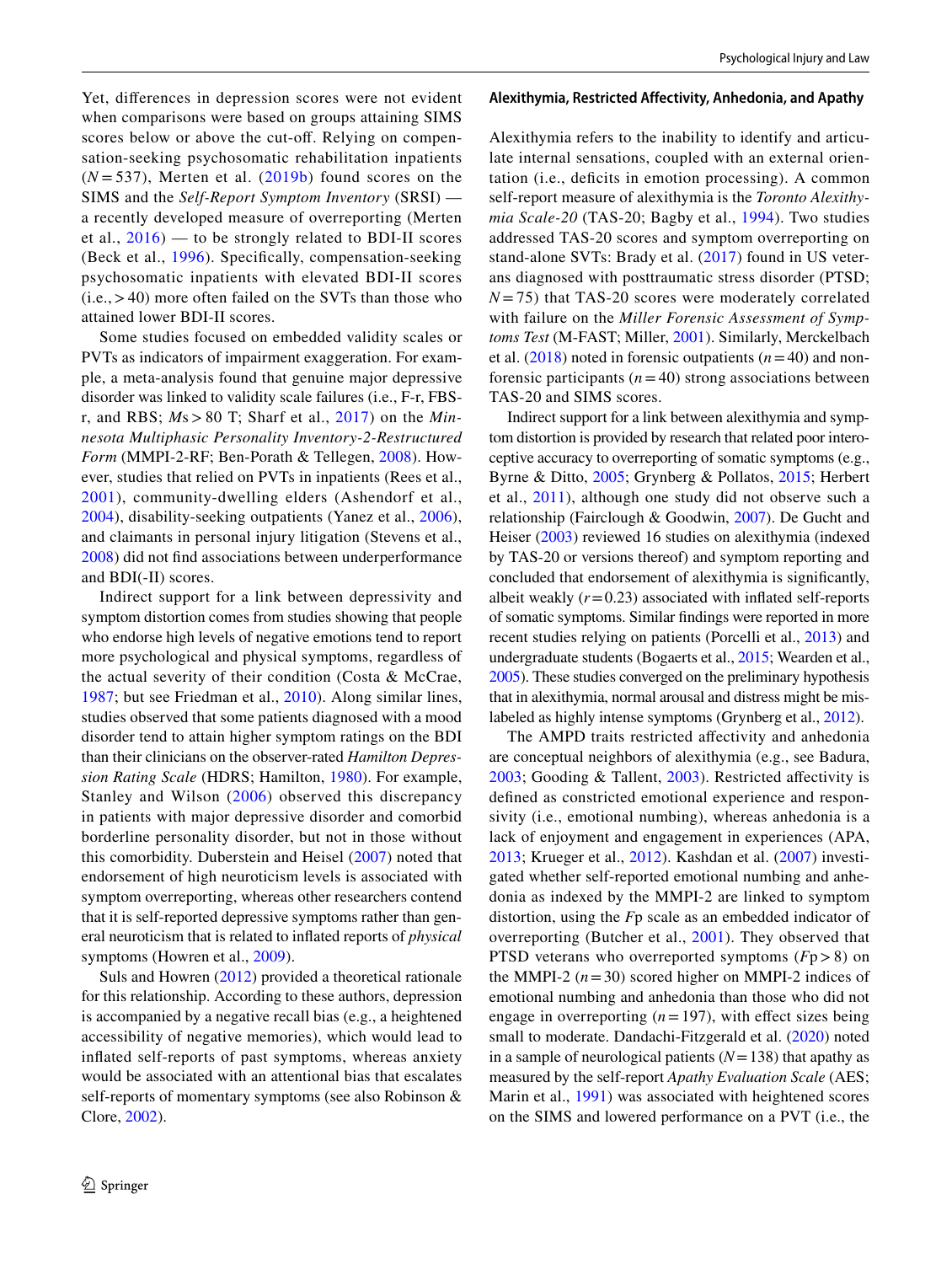*Test of Malingered Memory*; TOMM; Tombaugh, [1997](#page-19-10); *r*=−0.31), albeit it that effect sizes were small to moderate.

#### **Dissociativity**

Dissociative symptoms constitute a heterogeneous class of experiences that may range from minor cognitive lapses such as daydreaming, to disabling symptoms such as derealization and depersonalization (Condon & Lynn, [2014;](#page-15-20) Giesbrecht et al., [2008](#page-16-18)). In the *DSM-5* AMPD, the conceptual twin of dissociation is trait cognitive and perceptual dysregulation, defned as odd or unusual thought processes including dissociative experiences, mixed sleep–wake states, and/or thoughtcontrol experiences (APA, [2013;](#page-14-1) Krueger et al., [2012\)](#page-17-4). Typically, dissociativity is assessed with self-report measures, mostly the DES, although other measures exist (Merckelbach et al., [2017\)](#page-17-13). A recent meta-analysis shows a link between self-reported dissociativity and alexithymia (e.g., *r*=0.56 in clinical populations; Reyno et al., [2020\)](#page-18-15). DES scores are particularly related to the TAS-20 subscale "difficulty in identifying feelings" (e.g., *r*s=0.46–0.52; Elzinga et al., [2002;](#page-16-19) Evren et al., [2008\)](#page-16-20).

Merckelbach et al. [\(2017\)](#page-17-13) reviewed studies in which dissociative symptoms or diagnoses (e.g., dissociative identity disorder [DID]) were associated with overreporting on embedded validity scales and/or stand-alone SVTs. These authors identifed six relevant correlational studies (four included stand-alone SVTs) and ten group-comparison studies (i.e., based on test cut-ofs; four included stand-alone SVTs), pertaining to various student and/or patient samples (e.g., PTSD; DID). The correlational studies that involved stand-alone SVTs (i.e., Giesbrecht & Merckelbach, [2006;](#page-16-8) Kunst et al., [2011](#page-17-8); Merckelbach et al., [2015;](#page-17-9) Van der Heide & Merckelbach, [2016](#page-19-5)) overall found moderate to strong links between endorsement of dissociativity and overreporting. A similar picture emerged from correlational studies that involved embedded validity tests or PVTs). Likewise, a group comparison study in a veteran sample (*N*=124; Constans et al., [2014\)](#page-15-14) found that those who failed stand-alone SVTs all were diagnosed with PTSD and scored signifcantly higher on a self-report measure of dissociation. Other group comparison studies including SVTs or validity scales in small patient samples (PTSD and/or DID, *N*s=19–37, i.e., Brand et al., [2006](#page-15-13); Rogers et al., [2009,](#page-18-8) [2011](#page-18-16)) found that sizeable proportions (i.e., 25–37%) of patients — especially those with DID — failed on such validity tests.

From a theoretical stance, a potential pathway from depressivity through recall bias and then symptom distortion possesses a certain prima facie plausibility. Much the same is true for alexithymia, poor interoceptive monitoring, and escalating symptom reports. We did not come across any theoretical rationale for how the broad and diverse category of dissociativity might contribute to distorted symptom presentation, except the notion that this overlap is the product of two prominent concomitants of dissociation, namely alexithymia (cf. supra) and fantasy proneness (Merckelbach et al., [2017\)](#page-17-13), to which we will turn now.

#### **Fantasy Proneness and Cognitive Dysregulation**

Fantasy proneness refers to a strong preference for vivid imagery and make-believe experiences and activities (Elzinga et al., [2002](#page-16-19); Merckelbach et al., [1999;](#page-17-14) Rauschenberger & Lynn, [1995\)](#page-18-17). A common self-report measure of fantasy proneness is the *Creative Experiences Questionnaire* (CEQ; Merckelbach et al., [2001](#page-17-15)). A recent meta-analysis showed that self-reported dissociative symptoms and CEQ scores are strongly correlated (*r*=0.52; Merckelbach et al., [2021](#page-17-16)). Fantasy proneness comes close to the *DSM-5* AMPD trait unusual beliefs and experiences, which is described as beliefs of unusual abilities (e.g., mind-reading, telekinesis), thought-action fusion, and unusual (e.g., hallucination-like) experiences of reality (APA, [2013](#page-14-1); Krueger et al., [2012](#page-17-4)).

Only two studies have directly examined the link between CEQ and symptom overreporting on a dedicated, stand-alone SVT. One study found in a sample of compensation seeking victims of interpersonal violence (*N*=125) that CEQ scores were moderately correlated with symptom overreporting on the SIMS and that CEQ scores negated the link between dissociation and PTSD symptoms in this sample (Kunst et al., [2011\)](#page-17-8). Similarly, another study observed in undergraduates (*N*=182) that CEQ scores were moderately associated with overreporting tendencies on the SIMS (Merckelbach & Smith, [2003\)](#page-17-5).

Other evidence for an association between self-reported fantasy proneness and symptom distortion comes from an analogue simulation study in which undergraduate students  $(N = 648)$  were instructed to feign traumatic stress symptoms. Specifically, those who endorse high levels of fantasy proneness more often atypically responded on the *Trauma Symptom Inventory* (TSI; Briere, [1995\)](#page-15-21) and overall had inflated symptom scores as compared with those low on self-reported fantasy proneness (Peace & Masliuk, [2011](#page-18-18)). Relatedly, Merckelbach and van de Ven ([2001\)](#page-17-17) found that endorsement of fantasy proneness predicts hallucinatory reports during white noise exposure in students.

From a theoretical perspective, an association between fantasy proneness and distorted symptom presentation makes sense. It might refect fantasy prone people's preference for exploring the limits of reality and convention (i.e., counterfactual thinking; see Bacon et al., [2013](#page-14-7)), which engenders low thresholds when completing self-reports that include eccentric experiences and symptoms. Alternatively, the driving force might be the overlap between fantasy proneness and schizotypal features and the cognitive dysregulation implicated in that, which promotes inattentive or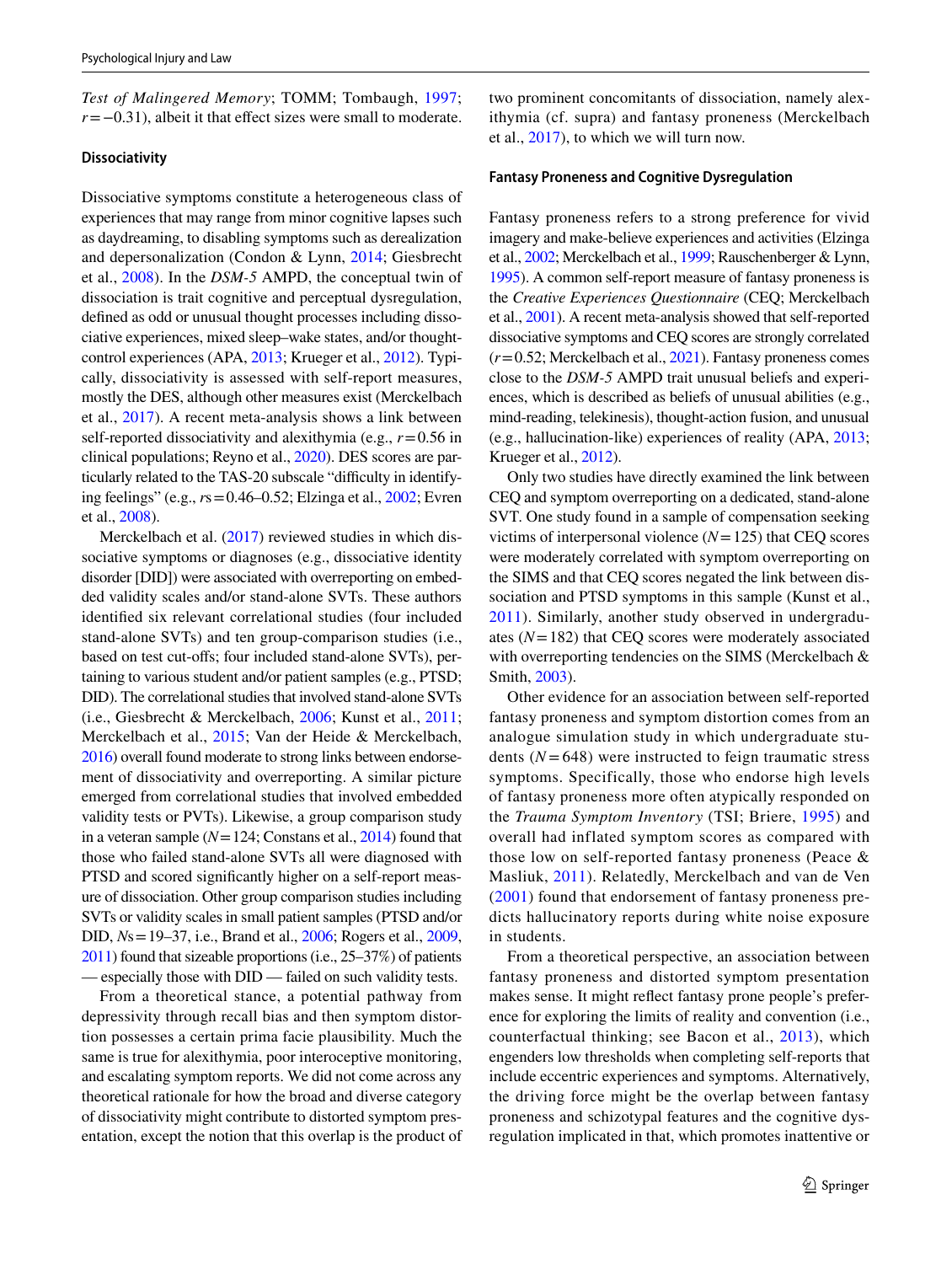careless responding when flling out self-report instruments that list symptoms (Merckelbach et al., [2017](#page-17-13)).

Studies on patients with schizophrenia spectrum disorders indirectly support a relationship between cognitive dysregulation and symptom overreporting. That is, such diagnoses in patients are associated with failure on SVTs (e.g., Van Impelen et al., [2014](#page-19-11)), and on embedded validity indicators or PVTs (e.g., Peters et al., [2013](#page-18-19); Gorissen et al., [2005](#page-16-21); Van der Heide & Merckelbach, [2016](#page-19-5), Van der Heide et al., [2017](#page-19-12), [2019;](#page-19-13) but see Schroeder & Marshall, [2011](#page-19-14)). Several authors have suggested that defcits in reality monitoring, illness insight, and cognitive functions may drive such failures on validity tests (Radaelli et al., [2013;](#page-18-20) Shad et al., [2006](#page-18-21); Schaefer et al., [2013](#page-18-22); but see Stevens et al., [2014](#page-19-15)).

## **Underreporting**

Empirical studies in the domain of traits and underreporting have largely focused on correlations between self-report measures of traits, for example, the NPI and/or the *Pathological Narcissism Inventory* (PNI; Pincus et al., [2009\)](#page-18-23) in the case of narcissism, and self-report measures of SDR, such as the *Marlowe-Crowne Social Desirability Scale* (MCSDS; Crowne & Marlowe, [1960\)](#page-15-22) and the *Balanced Inventory of Desirable Responding* (BIDR; Paulhus, [1988](#page-18-1)). Both the MCDS and the BIDR do contain items that allude to symptoms (e.g., It's hard for me to shut off a disturbing thought) but most of their items gauge overly optimistic self-presentation in a number of domains (e.g., prosocial behavior, ambition). Table [3](#page-8-0) presents an overview of such studies on traits and dedicated measures of underreporting, as identifed by our scoping review.

#### **Alexithymia**

Eleven studies addressed potential links between self-reports of trait alexithymia and social desirability. Most were conducted in student or community samples and involved the TAS-20 and self-report measures of social desirability. A majority observed small to moderate correlations in the inverse direction — i.e., heightened alexithymia was linked to *lower* self-reported SDR — whereas some studies found no signifcant links. Of note is a study of Linden et al. [\(1996\)](#page-17-18) in undergraduates  $(N=80)$  that, unlike other studies pertaining to alexithymia, used a group-comparison (i.e., based on low, moderate, and high TAS-20 scores) rather than a correlational approach to the issue. The authors found no signifcant diferences across these groups on the BIDR. The only study that examined the relationship between selfreported alexithymia and SDR in a patient group (i.e., in veterans with schizophrenia or schizoafective disorder; *N*=65) is also the only study to fnd *positive* (and moderate) correlations with social desirability (i.e., as indexed by the MCSDS; Fogley et al., [2014](#page-16-22)).

Taken together, these studies found endorsement of alexithymia to be associated with *lower* self-reported social desirability and/or found no signifcant associations between these constructs. As to a possible theoretical rationale, Messina et al. ([2010\)](#page-18-24) pointed to an inverse association between TAS-20, particularly the "difficulty identifying feelings" subscale of the TAS-20, and the "Lie Scale" of the *Eysenck Personality Questionnaire* (EPQ; Eysenck & Eysenck, [1985\)](#page-16-23). Interestingly, this link disappeared when controlling for self-reported neuroticism on the EPQ. Whereas previous authors suggested that individuals with relatively poorer emotional diferentiation (i.e., alexithymia) might be less capable or interested in social desirability (particularly its self-deception aspect; Fukunishi, [1994](#page-16-24)), Messina et al. ([2010\)](#page-18-24) suggested that such a lack of interest might be more primarily driven by mild difuse emotional distress (i.e., neuroticism).

#### **Dissociativity**

Relying on a correlational approach, seven studies investigated the connection between self-reported dissociation and social desirability. Most of them involved university  $(Ns=28-633)$  or high school students  $(N=93;$  Callahan et al., [2003](#page-15-23)). None of the studies found that higher endorsement of dissociativity is accompanied by heightened social desirability scores (Beere et al., [1996](#page-15-24); Evans et al., [2019](#page-16-25); Hyman & Billings, [1998\)](#page-17-19) and some even noted an inverse link, with self-reported dissociativity being related to *lower* social desirability (Callahan et al., [2003](#page-15-23); Elzinga et al., [2002\)](#page-16-19). The one exception to this pattern is a study pertaining to mothers of children aged 6–11 (*N*=93) who were referred to Youth Protection Services (Collin-Vézina et al., [2005](#page-15-25)). Here, endorsement of dissociation was *positively* and moderately correlated to self-reported social desirability. Only few (*n*=6) respondents achieved DES scores above the clinical cut-off. The authors suggested that overall, participants might have underreported on the DES given that they were interviewed following substantiated charges of child abuse or neglect.

### **Grandiosity**

People high on trait grandiosity are self-centered, condescend, and tend to experience feelings of superiority and entitlement, often ascribed to self-presumed outstanding qualities and/or achievements (APA, [2013](#page-14-1); Krueger et al., [2012\)](#page-17-4). Grandiosity is one of two distinct dimensions of narcissism, the other being vulnerable narcissism, which includes hypersensitivity, introversion, shame, and inhibition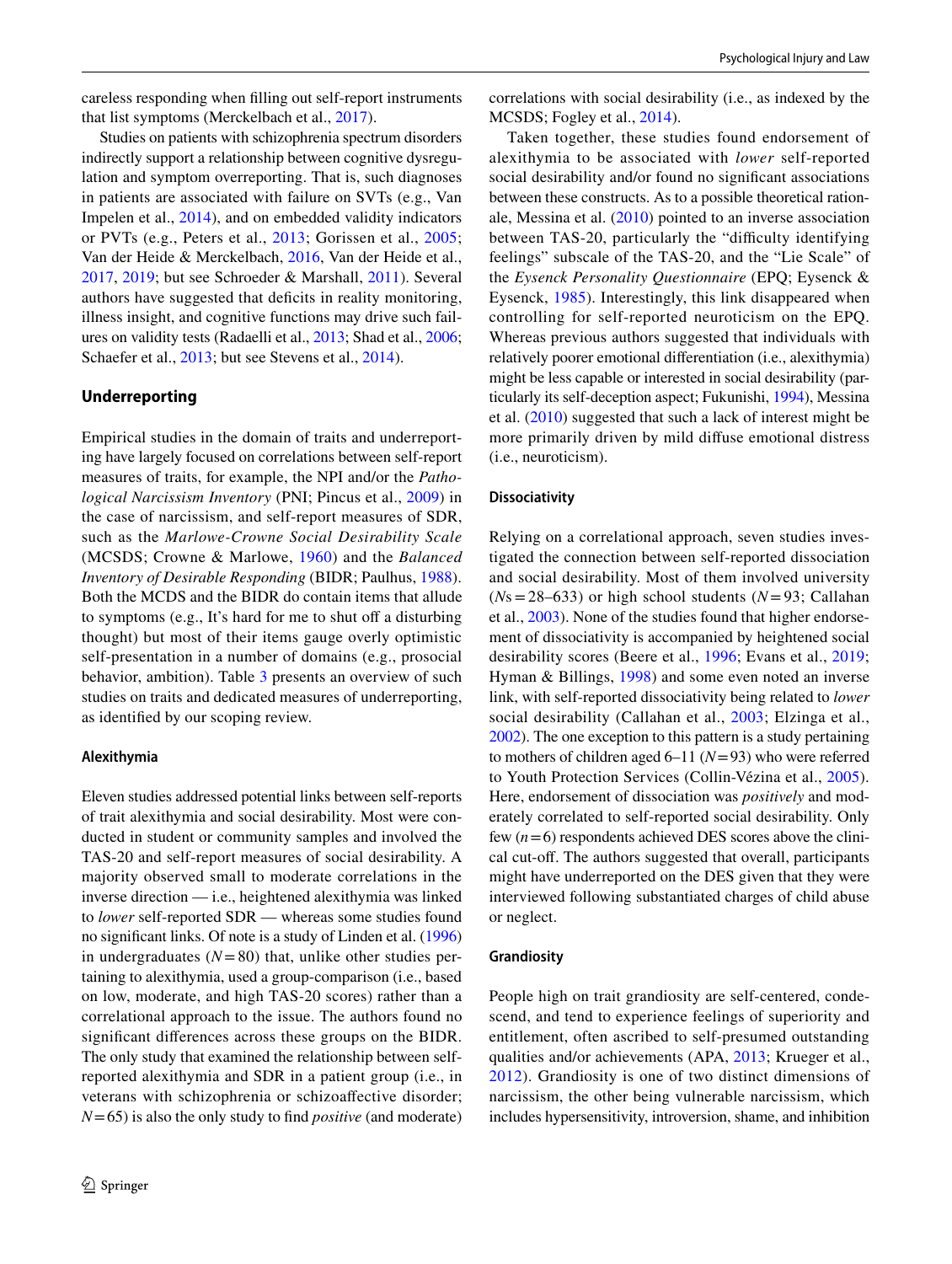<span id="page-8-0"></span>

|                                         | Table 3 Traits and underreporting on stand-alone validity measures |                                                                           |           |                  |                                                  |                                                                                                                                  |                                         |
|-----------------------------------------|--------------------------------------------------------------------|---------------------------------------------------------------------------|-----------|------------------|--------------------------------------------------|----------------------------------------------------------------------------------------------------------------------------------|-----------------------------------------|
| Trait                                   | Study                                                              | Sample                                                                    | $\geq$    | Trait measure    | <b>SVT</b>                                       | r(s)                                                                                                                             | Link yes/no                             |
| Alexithymia $(k=11)$ King et al. (1992) |                                                                    | Adults                                                                    | 155       | TAS-20           | <b>MCSDS</b><br>SDQ                              | $-20*$<br>$-10$                                                                                                                  | Inverse<br>$\overline{R}$               |
|                                         | Fukunishi (1994)                                                   | College students                                                          | 215       | TAS-20           | <b>MCSDS</b>                                     | $-0.39***$                                                                                                                       | Inverse                                 |
|                                         | Kroner and Forth (1995)                                            | Males incarcerated for<br>violence                                        | 508       | <b>TAS-20</b>    | <b>BIDR</b>                                      | TAS-20 scales x BIDR scales:<br>** only $rs < -.16$<br>$-0.59$ to $-0.06$ ;                                                      | Inverse                                 |
|                                         | Linden et al. (1996)                                               | Undergraduates                                                            | $80\,$    | TAS-20           | <b>BIDR</b>                                      | and high $(n=27)$ alexithymia<br>$(n=20)$ , medium $(n=30)$ ,<br>Ns. difference between low<br>groups in terns of BIDR<br>scores | $\mathsf{S}^{\mathsf{o}}$               |
|                                         | Fischer and Good (1997)                                            | Undergraduates                                                            | 208       | TAS-20           | MCSDS-13                                         | $-.39***$                                                                                                                        | Inverse                                 |
|                                         | Waldstein et al. (2002)                                            | Adults (aged 53-83)                                                       | 102       | TAS-26           | <b>MCSDS</b>                                     | $\overline{0}$                                                                                                                   | $\overline{\mathsf{z}}$                 |
|                                         | Bouchard (2008)                                                    | Adults                                                                    | 270       | TAS-20           | DS36                                             | $-42***$                                                                                                                         | Inverse                                 |
|                                         | Helmes et al. (2008)                                               | Undergraduates (three samples)                                            | 219<br>99 | TAS-20           | <b>BIDR</b>                                      | TAS-20×BIDR-IM:<br>$-17$ to $-19$                                                                                                | $\mathsf{S}^{\mathsf{o}}$               |
|                                         |                                                                    |                                                                           | 153       |                  |                                                  | TAS-20×BIDR-SDE:<br>$-32*$ to $-38*$                                                                                             | Inverse                                 |
|                                         | Vellante et al. (2013)                                             | Undergraduates                                                            | 200       | TAS-20           | <b>MCSDS</b>                                     | $-.32**$                                                                                                                         | Inverse                                 |
|                                         | Fogley et al. (2014)                                               | Veterans with schizophrenia or<br>schizoaffective disorder                | 65        | TAS-20           | <b>MCSDS</b>                                     | TAS-20×MCSDS-IM:<br>$.53***$                                                                                                     | Yes                                     |
|                                         |                                                                    |                                                                           |           |                  |                                                  | TAS-20×MCSDS-SD:<br>$35***$                                                                                                      | Yes                                     |
|                                         | Lyvers et al. (2019)                                               | Adult social media users                                                  | 143       | TAS-20           | <b>MCSDS</b>                                     | $-33***$                                                                                                                         | Inverse                                 |
| Dissociation $(k=7)$                    | Beere et al. (1996)                                                | Undergraduates                                                            | 136       | DES-T<br>DES     | <b>MCSDS</b>                                     | $-0.1$<br>$-0.1$                                                                                                                 | $\mathring{\mathsf{z}}$<br>$\mathsf{S}$ |
|                                         | Hyman and Billings (1998)                                          | Undergraduates                                                            | 267       | DES              | <b>MCSDS</b>                                     | $-0.4$                                                                                                                           | $\mathop{\mathsf{S}}\nolimits$          |
|                                         | Elzinga et al. (2002)                                              | Undergraduates                                                            | 833       | D <sub>S-Q</sub> | "Two scales [IM; SD] that<br>consist of 8 items" | DIS-Q×IM scale:<br>$-31***$                                                                                                      | Inverse                                 |
|                                         |                                                                    |                                                                           |           |                  |                                                  | DIS-Q×SD scale:<br>$-15***$                                                                                                      | Inverse                                 |
|                                         | Callahan et al. (2003)                                             | High school students (aged<br>$13 - 19$                                   | 526       | TSCC-D           | MCSDS 10-item version                            | $-0.27**$                                                                                                                        | Inverse                                 |
|                                         | Collin-Vézina et al. (2005)                                        | Mothers of children aged 6-11<br>referred to Youth Protection<br>Services | 93        | DES              | MC-C                                             | (after exclusion of $n = 5$ who<br>attained low DES and high<br>MC-C scores)<br>49***                                            | Yes                                     |
|                                         | Otgaar et al. (2017)                                               | University students                                                       | 26        | DES              | <b>MCSDS</b>                                     | 'No statistically significant<br>correlations emerged"                                                                           | $\mathsf{S}^{\mathsf{o}}$               |
|                                         | Evans et al. (2019)                                                | Undergraduates                                                            | 628       | DES              | <b>MCSDS</b>                                     | $< .01$                                                                                                                          | $\mathring{\mathsf{z}}$                 |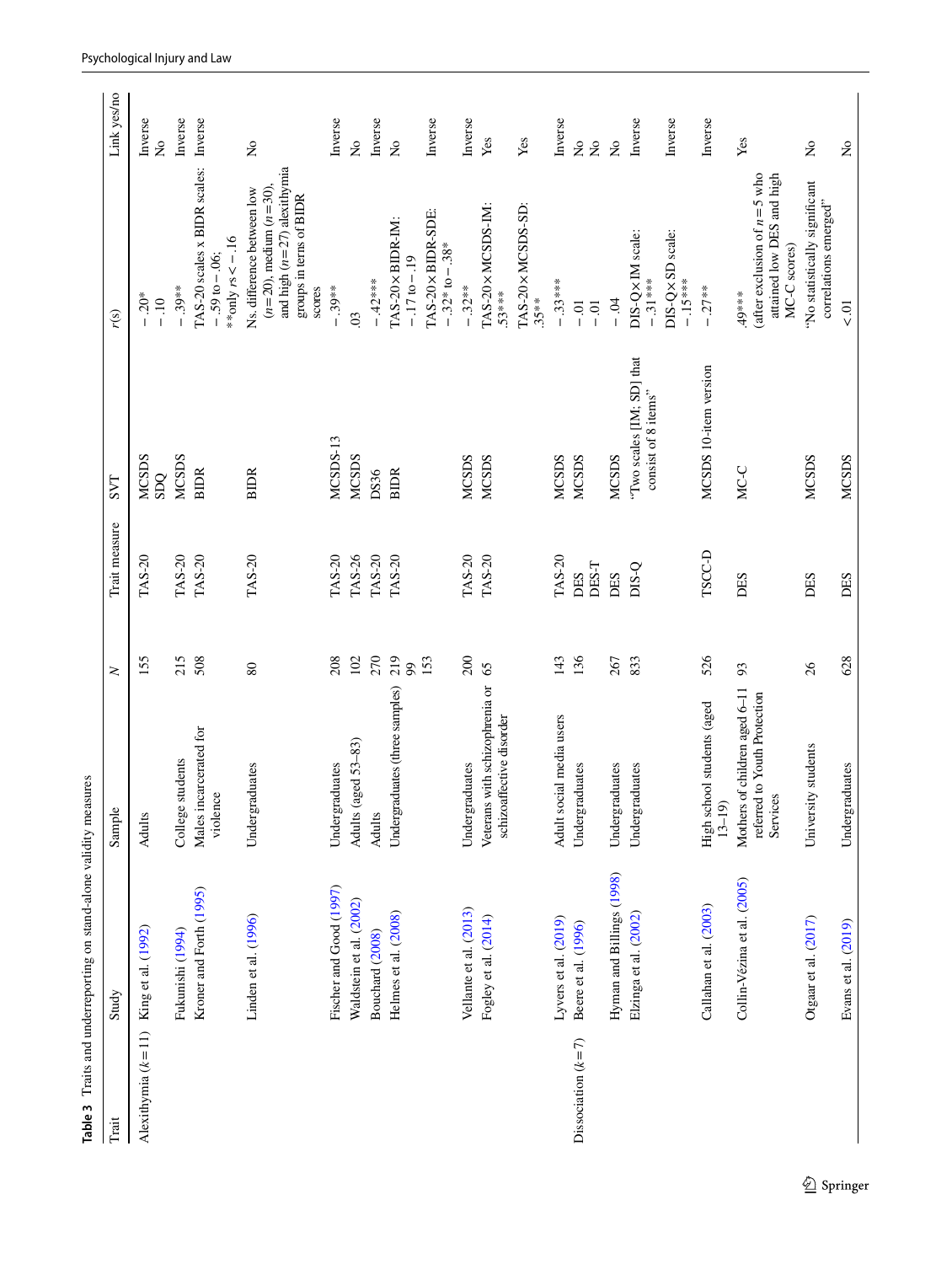| Trait               | Study                              | Sample                                           | $\geq$                   | Trait measure                                                             | <b>LAS</b>               | r(s)                                                                                                                                                                  | Link yes/no                               |
|---------------------|------------------------------------|--------------------------------------------------|--------------------------|---------------------------------------------------------------------------|--------------------------|-----------------------------------------------------------------------------------------------------------------------------------------------------------------------|-------------------------------------------|
| Narcissism $(k=23)$ | Auerbach (1984)                    | Undergraduates                                   | 148                      | MCMI-N<br>RNPI<br>E                                                       | <b>MCSDS</b>             | $-.01$ to $.03$                                                                                                                                                       | $\rm \stackrel{\circ}{X}$                 |
|                     | Watson, Grisham, et al.<br>(1984)  | Undergraduates                                   | 160                      | $\overline{\Xi}$                                                          | <b>MCSDS</b>             | NPI-EE: -. 43***<br><b>VPI</b> total: -.11                                                                                                                            | Inverse<br>$\mathop{\mathsf{S}}\nolimits$ |
|                     |                                    |                                                  |                          | <b>NPDS</b>                                                               |                          | NPDS total: -.36****                                                                                                                                                  | Inverse                                   |
|                     | Watson, Hood, et al. (1984)        | Undergraduates                                   | 85                       | E                                                                         | <b>MCSDS</b>             | $-40***$                                                                                                                                                              | Inverse                                   |
|                     | Watson et al. (1986)               | Undergraduates                                   | 145                      | E                                                                         | MCSDS                    | NPI total: - .04                                                                                                                                                      | $\overline{\mathsf{z}}$                   |
|                     |                                    |                                                  |                          |                                                                           |                          | $NPI-EE: -16*$                                                                                                                                                        | Inverse                                   |
|                     | Raskin et al. (1991)               | Undergraduates<br>(four samples)                 | 30,057<br>6084           | <b>MNPS MNPDS</b><br>$\overline{\Xi}$                                     | MCSDS, DSE, PD, ESDS, UV | NPI x IM composite:<br>$-06$ to $.20$                                                                                                                                 | $\overline{a}$                            |
|                     |                                    |                                                  |                          |                                                                           |                          | Narcissism composite<br>$score \times IM$ :<br>$-28***$                                                                                                               | Inverse                                   |
|                     |                                    |                                                  |                          |                                                                           |                          | NPI x SDE composite:<br>$.30***$ to $.56***$                                                                                                                          | Yes                                       |
|                     |                                    |                                                  |                          |                                                                           |                          | Narcissism composite x SDE<br>composite:<br>$.63***$                                                                                                                  | Yes                                       |
|                     | Watson and Morris (1991)           | Undergraduates                                   | 221                      | E                                                                         | <b>MCSDS</b>             | NPI total: $-19*$                                                                                                                                                     | Inverse                                   |
|                     |                                    |                                                  |                          |                                                                           |                          | NPI-EE: - 27***                                                                                                                                                       | Inverse                                   |
|                     | Hibbard (1992)                     | University students                              | 701                      | <b>CMNI</b><br>NPDS<br>$\overline{\mathrm{E}}$                            | <b>MCSDS</b>             | NB: ps not reported<br>$-36$<br>$-36$<br>$-0.8$                                                                                                                       | Inverse                                   |
|                     | Fukunishi et al. (1995)            | College students                                 | 215                      | E                                                                         | MCSDS                    | NPI total: $-25***$                                                                                                                                                   | Inverse                                   |
|                     |                                    | al infarction patients<br>Myocardi               | $\overline{\mathcal{E}}$ | E                                                                         | <b>MCSDS</b>             | NPI total: - .38*                                                                                                                                                     | Inverse                                   |
|                     | Paulhus (1998)                     | <b>Students</b>                                  | 124                      | E                                                                         | <b>BIDR</b>              | NPI × BIDR-SDE:<br>.50 and .53                                                                                                                                        | Yes                                       |
|                     |                                    |                                                  |                          |                                                                           |                          | NPI×BIDR-IM: .18<br>NB: ps not reported                                                                                                                               | Yes                                       |
|                     | Sedikides et al. (2004)            | Undergraduates                                   | 155                      | E                                                                         | <b>BIDR-M</b>            | $-23**$                                                                                                                                                               | Inverse                                   |
|                     | Barelds and Dijkstra (2010)        | Community and student sample                     | 460,515                  | E                                                                         | <b>MCSDS</b>             | $-0.5$                                                                                                                                                                | $\mathsf{S}^{\mathsf{O}}$                 |
|                     | Zeigler-Hill and Wallace<br>(2011) | Undergraduates (online survey;<br>three samples) | 315,367,397              | NPI-37<br><b>DMNI</b><br><b>HSNS</b><br><b>NGS</b><br>$\overline{R}$<br>E | <b>BIDR</b>              | significant at $p < 0.05$ , whereas<br>inverse correlates were often<br>positive correlates were<br>Across studies and indi-<br>$\cos: -31$ to .23. NB:<br>largely ns | Inverse                                   |
|                     | Braun et al. (2016)                | Undergraduates                                   | 942                      | Ę                                                                         | <b>MCSDS</b>             | $-11**$                                                                                                                                                               | Inverse                                   |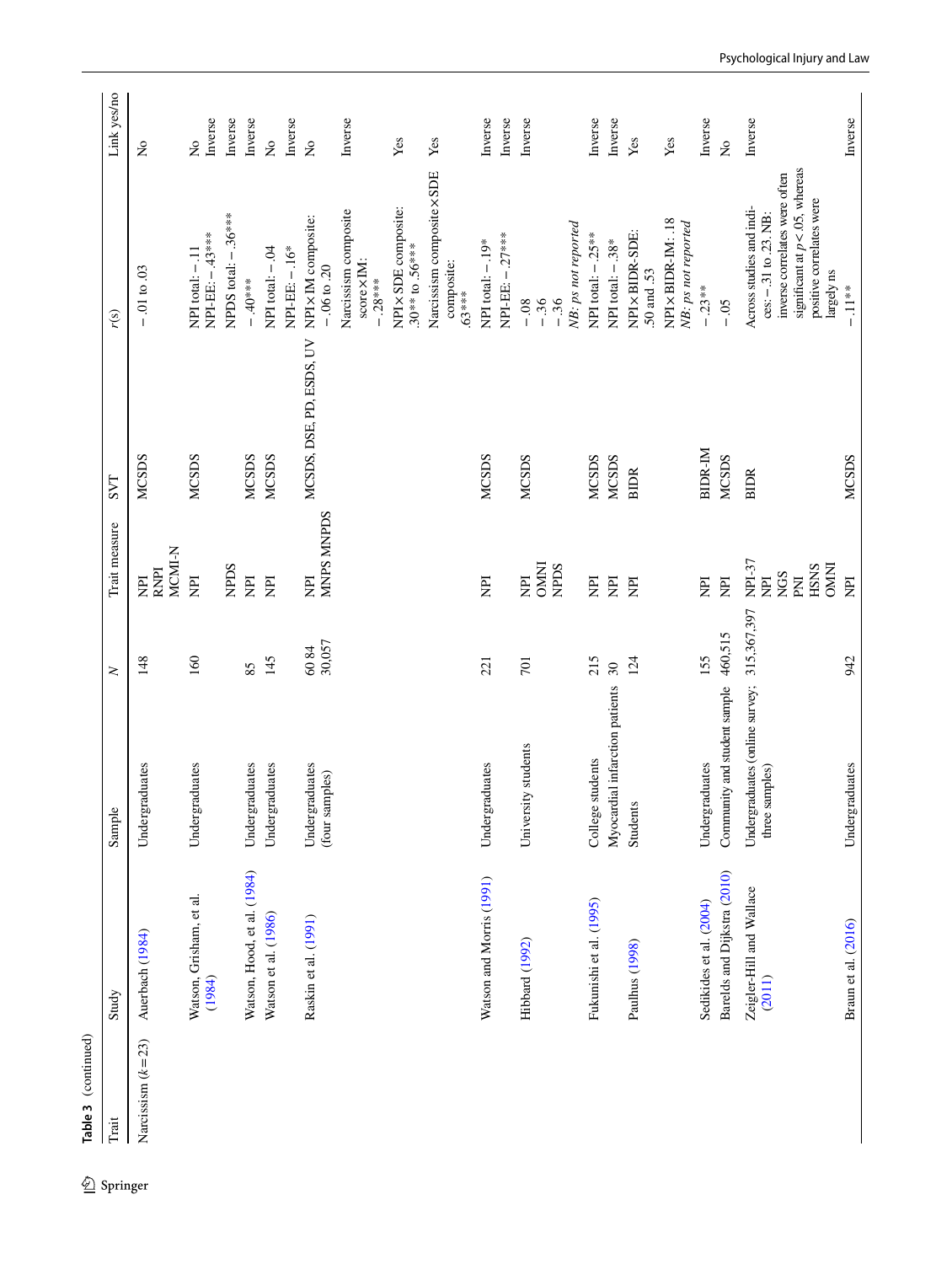| Trait | Study                             | Sample                                                                                                                                                                                | $\geq$ | Trait measure   | <b>LAS</b>   | r(s)                                        | Link yes/no          |
|-------|-----------------------------------|---------------------------------------------------------------------------------------------------------------------------------------------------------------------------------------|--------|-----------------|--------------|---------------------------------------------|----------------------|
|       | Jones et al. (2016)               | Adults engaging in contact<br>sports                                                                                                                                                  | 272    | NPI-16          | SDS          | $-25***$                                    | Inverse              |
|       | Barry et al. (2016)               | enrolled in a residential<br>Adolescent (aged 16-19)                                                                                                                                  | 161    | ΣÄ              | <b>BIDR</b>  | PNI-GN×SDR:<br>$-11$ to 01                  | $\frac{1}{2}$        |
|       |                                   | program                                                                                                                                                                               |        |                 |              | PNI-VN×SDR:<br>$-0.29***$                   | Inverse              |
|       |                                   |                                                                                                                                                                                       |        |                 |              | PNI-VN × IM: -- 19*                         | Inverse              |
|       |                                   |                                                                                                                                                                                       |        |                 |              | PNI-VN × SDE:<br>$-28***$                   | Inverse              |
|       | Fernie et al. (2016)              | Community sample                                                                                                                                                                      | 170    | ΣÄ              | <b>MCSDS</b> | PNI-VN×SDR: .46**<br>PNI-GN×SDR: .22*       | Yes<br>Yes           |
|       | Gamache et al. (2018)             | sample (e.g., media and<br>Online:                                                                                                                                                    | 405    | <b>DD</b>       | BIDR-21      | $-25$                                       | Inverse              |
|       |                                   | university email)                                                                                                                                                                     |        | SD <sub>3</sub> |              | $-10$                                       | $\tilde{\mathsf{z}}$ |
|       | Manley et al. (2018)              | survey (via Mechanical<br>Online:<br>Turk)                                                                                                                                            | 248    | E               | <b>BIDR</b>  | $NPIX BIDR-IM: -.18*$<br>NPI×BIDR-SDE: .17* | Inverse<br>Yes       |
|       |                                   |                                                                                                                                                                                       |        | HSNS            |              | HSNS × BIDR-IM:                             | Inverse              |
|       |                                   |                                                                                                                                                                                       |        |                 |              | $HSSNS\times BIDE: -47***$<br>$-42**$       | Inverse              |
|       | Yu (2018)                         | University counseling attendees 160<br>without disorder                                                                                                                               |        | ENI             | <b>MCSDS</b> | $-42***$                                    | Inverse              |
|       | Levi and Bachar (2019)            | Israeli survivors of terrorism,<br>or road/work accidents                                                                                                                             | 152    | <b>NVS</b>      | BIDR-SDE     | $-35***$                                    | Inverse              |
|       | Lyvers et al. (2019)              | Adult social media users                                                                                                                                                              | 143    | NPI-16          | MCSDS-13     | $-0.07$                                     | $\frac{1}{2}$        |
|       | Wu et al. (2019)                  | Single Asian Americans                                                                                                                                                                | 262    | NPI-16          | MCSDS-13     | $-15*$                                      | Inverse              |
|       | De Page and Merckelbach<br>(2021) | Adult patients                                                                                                                                                                        | 147    | E               | SS           | $20*$                                       | Yes                  |
|       |                                   | BIDR, Balanced Inventory of Desirable Responding; DD, The Dirty Dozen; DES, Dissociative Experiences Scale; DES-T, DES-Taxon; DIS-Q, Dissociation Questionnaire; D336, 36-item Social |        |                 |              |                                             |                      |

*BIDR*, Balanced Inventory of Desirable Responding; *DD*, The Dirty Dozen; *DES*, Dissociative Experiences Scale; *DES-T*, DES-Taxon; *DIS-Q*, Dissociation Questionnaire; *DS36*, 36-item Social Desirability measure (Tournois et al., [2000\)](#page-19-22); *DSE*, Defensive Self-Enhancement Scale; *ESDS*, Edwards Social Desirability Scale; *GN*, grandiose narcissism; *HSNS*, Hypersensitive Narcissism Scale; *IM*, impression management (scale); *MC-C*, MCSDS-Short Form C; *MCMI*, Millon Clinical Multiaxial Inventory-Narcissism Scale; *MCSDS*, Marlowe-Crowne Social Desirability Scale; MCSDS-13, MCSDS-13 item version; MNPS, Narcissistic Personality Scale; MMPDS, Narcissistic Personality Disorder Scale; NGS, Narcissistic Grandiosity Scale; NPI, Narcissistic Personality Inventory; NPI-16, NPI-16 item version; NPI-37, NPI-37 item version; NPI-ER, NPI-Exploitation/Entitlement Scale; NVS, Narcissism Vulnerability Scale; OMNI, O'Brien Multiphasic ity Inventory; *NPI-16*, NPI-16 item version; *NPI-37*, NPI-37 item version; *NPI-EE*, NPI-Exploitation/Entitlement Scale; *NVS*, Narcissism Vulnerability Scale; *OMNI*, O'Brien Multiphasic Narcissism Inventory, PD, positive defensiveness, PMJ, Pathological Narcissism Inventory; RNPI, Revised (i.e., 40 items) NPI; SD, self-deception; SD3, Short Dark Triad; SDE, self-deceptive Narcissism Inventory, PD, positive defensiveness, PNI, Pathological Narcissism Inventory; RNPI, Revised (i.e., 40 items) NPI; SD, self-deception; SD3, Short Dark Triad; SDE, self-deceptive enhancement (scale); SDR, socially desirable responding; SDS, Social Desirability Scale; SS, Supernormality Scale; SVT, symptom validity test; TAS-20, Twenty-item Toronto Alexithymia enhancement (scale); *SDR*, socially desirable responding; *SDS*, Social Desirability Scale; *SS*, Supernormality Scale; *SVT*, symptom validity test; *TAS-20*, Twenty-item Toronto Alexithymia Desirability measure (Tournois et al., 2000); DSE, Defensive Self-Enhancement Scale; ESDS, Edwards Social Desirability Scale; GN, grandiose narcissism; HSNS, Hypersensitive Narcissism Scale; IM, impression management (scale); MC-C, MCSDS-Short Form C; MCMI, Millon Clinical Multiaxial Inventory-Narcissism Scale; MCSDS, Marlowe-Crowne Social Desirability Scale; *MCSDS-13*, MCSDS-13 item version; *MNPS*, Narcissistic Personality Scale; *MNPDS*, Narcissistic Personality Disorder Scale; *NGS*, Narcissistic Grandiosity Scale; *NPI*, Narcissistic Personal-Scale; ISCC-D, Trauma Checklist for Children-Dissociation Scale; UV, unlikely virtues; VN, vulnerable narcissism Scale; *TSCC-D*, Trauma Checklist for Children-Dissociation Scale; *UV*, unlikely virtues; *VN*, vulnerable narcissism BIDR, Balan

\**p*<.05; \*\**p*<.01; \*\*\**p*<.001 $*_{p} < 0.05$ ;  $*_{p} < 0.01$ ;  $*_{*}$   $*_{p} < 0.01$ 

**Table 3** (continued)

Table 3 (continued)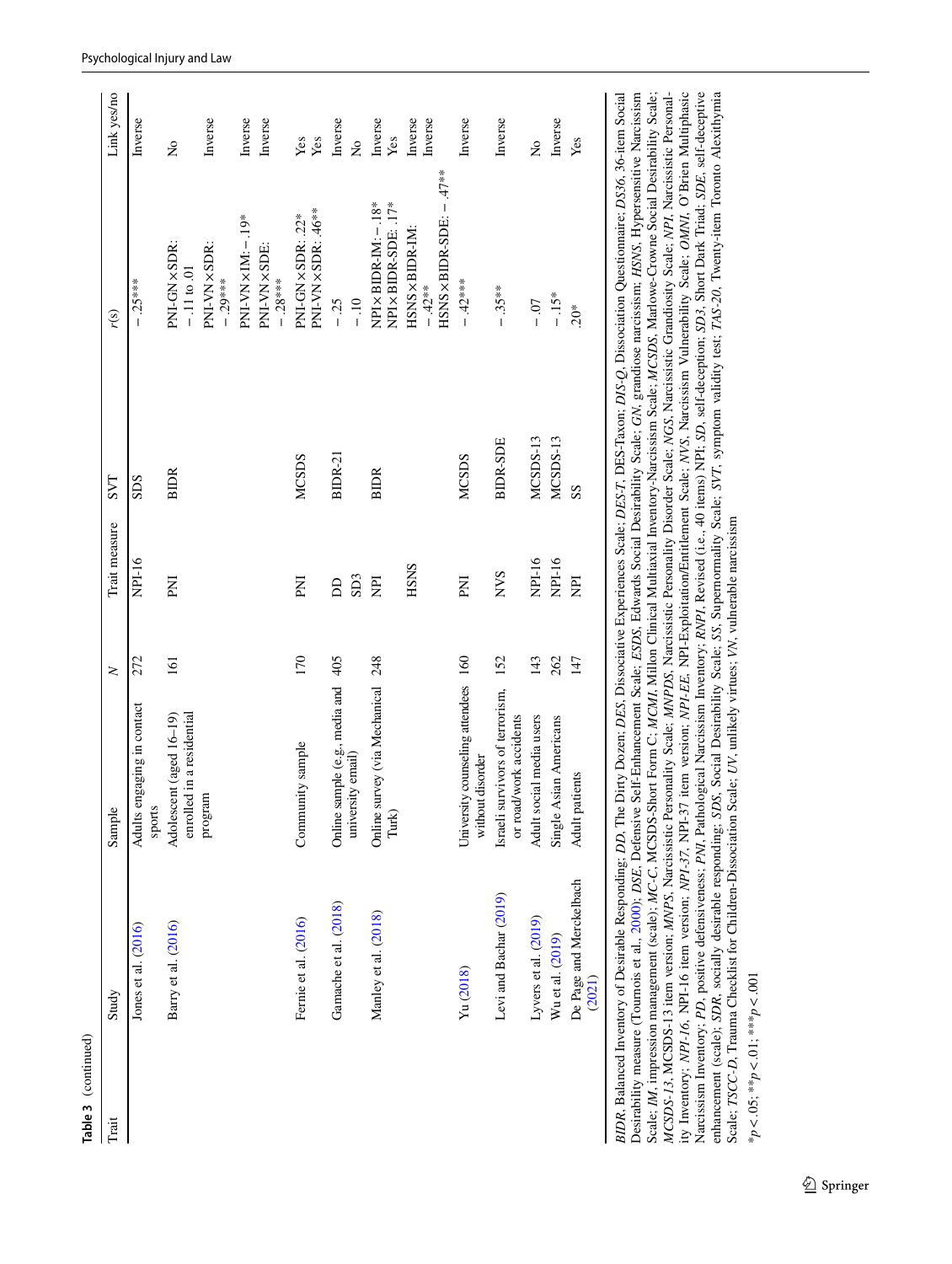of grandiose desires (e.g., see Cain et al., [2008](#page-15-28); Miller et al., [2011](#page-18-28); Wink, [1991\)](#page-20-9).

Twenty-three empirical studies examined links between stand-alone self-report measures of narcissism and SDR. These studies were all conducted in student and/or community samples, with the exception of studies (in part) in myocardial infarction patients (*n* = 30; Fukunishi et al., [1995](#page-16-28)), an incarcerated sample (*n*=703; Sleep et al., [2017](#page-19-23)), terrorism or work/car accident survivors (*N*=152; Levi & Bachar, [2019](#page-17-26)), and adult psychiatric patients (*N*=147, De Page & Merckelbach, [2021\)](#page-16-1). Below, we catalogued the fndings by dividing these studies into two time periods: early articles published before 1998, which primarily examined links between the NPI and the MCSDS, and later articles that more often included several self-report measures of narcissism (e.g., grandiose and vulnerable dimensions; the PNI) and social desirability (e.g., self-deceptive enhancement [SDE] and impression management [IM]; the BIDR).

Overall, early studies relied on undergraduate samples (*N*s=85–221) and found little support for the idea that narcissistic features as self-reported on the NPI are linked to heightened social desirability as indexed on the MCSDS. Specifcally, some studies tended to fnd no link (Auerbach, [1984](#page-14-8); Watson et al., [1986\)](#page-19-20) between narcissism and social desirability, whereas other studies found that the Entitlement/Exploitativeness subscale of the NPI (Watson & Morris, [1991;](#page-20-5) Watson et al., [1986](#page-19-20), [1984\)](#page-19-18) and/or total NPI scores (Fukunishi et al., [1995](#page-16-28); Watson & Morris, [1991](#page-20-5); Watson et al., [1984](#page-19-19)) were linked to *lower* social desirability. Furthermore, studies that included several measures of narcissism found mixed results. Using composite scores of narcissism measures, Raskin et al. [\(1991](#page-18-26)) replicated in undergraduate samples ( $Ns = 60-300$ ) the inverse (i.e., negative) and moderate link between self-reported narcissism and SDR, but found a *positive* relationship between narcissism and self-deception  $(rs=0.30-0.63)$ . Alternatively, Hibbard  $(1992)$  $(1992)$  found in university students  $(N=701)$  null and inverse associations between various measures of narcissism and the MCSDS. Taken together, early studies found endorsement of narcissism either not to be associated with social desirability or to be associated with *lowered* SDR tendencies.

More recent studies also produced rather inconsistent results. In the only studies that examined an incarcerated sample (Sleep et al., [2017](#page-19-23)) or a patient sample (De Page & Merckelbach, [2021\)](#page-16-1), small positive links emerged between (some subscales of) narcissism and underreporting. Specifcally, the former study examined in a correctional subsample  $(n = 703)$  the connection between the NPI and underreporting scales of the MMPI-2 (i.e., the L-r and K-r scales). The link between the NPI and underreporting varied depending on the NPI scale: positive for the Leadership/ Authority scale ( $rs = 0.13$ ); null results for the Grandiose Exhibitionism scale ( $rs = 0.02$  and 0.03); and inverse links for the Entitlement/Exploitativeness scale (*r*s=−0.16). Furthermore, in two additional subsamples of undergraduates (*n*s=228 and 482), across several self-report measures of narcissism and embedded validity indices of underreporting, inconsistent links (*r*s=−0.34 to 0.24) emerged for (grandiose) narcissism, whereas vulnerable narcissism was related to less underreporting (*r*s=−0.52 to−0.27). De Page and Merckelbach ([2021\)](#page-16-1) relied on adult patients and looked into the association between self-reported supernormality (i.e., denying common symptoms) and grandiose narcissism as measured by the NPI. These authors observed a small and positive correlation between these two constructs. Similarly, other more recent work (Fernie et al., [2016](#page-16-29); Manley et al., [2018](#page-17-25); Paulhus, [1998\)](#page-18-27) found positive links between (specifc subscales of) narcissism and SDR.

However, other recent studies replicated earlier fndings suggesting that endorsement of narcissism is related to *lowered* self-reported SDR (Braun et al., [2016;](#page-15-27) Jones et al., [2016;](#page-17-24) Levi & Bachar, [2019;](#page-17-26) Sedikides et al., [2004](#page-19-21); Wu et al., [2019;](#page-20-8) Yu, [2018\)](#page-20-7). Still others observed no links between endorsement of narcissism and SDR (Barelds & Dijkstra, [2010](#page-14-9); Lyvers et al., [2019\)](#page-17-22). Tellingly, studies that employed multiple self-report measures of narcissism often yielded mixed fndings (Barry et al., [2016;](#page-14-10) Gamache et al., [2018;](#page-16-30) Manley et al., [2018;](#page-17-25) Zeigler-Hill & Wallace, [2011\)](#page-20-6) across various indices of narcissism and desirable responding.

Taken together, studies on self-reported narcissism and social desirability produced many null results and, when they did fnd correlations, they were typically small, nonreplicable, and inconsistent. From a theoretical point of view, both a positive and a negative connection a priori make sense: that grandiose narcissists self-enhance by presenting themselves favorably on agentic and egoistic values (e.g., intelligence, dominance, and assertiveness; Campbell et al., [2002\)](#page-15-29), regardless of context, stakes, and incentives (Hart et al., [2019;](#page-16-31) Maaß & Ziegler, [2017\)](#page-17-27). Alternatively, (grandiose) narcissists might not value social acceptance. As things stand, the empirical literature does favor neither the frst, nor the second hypothesis.

#### **Attention Seeking**

In the *DSM-5* AMPD, attention seeking refers to behavior focused on attracting notice, attention, or admiration from others (APA, [2013;](#page-14-1) Krueger et al., [2012](#page-17-4)). Historically, the concept has been associated with hysteria. One prominent idea about hysteria is that it typically involves overreporting of physical symptoms, but underreporting of psychological symptoms. One-third of hysteria patients are thought to display the phenomenon of *la belle indiference*: a careless attitude and lack of emotional distress about the somatic symptoms they present, which otherwise typically cause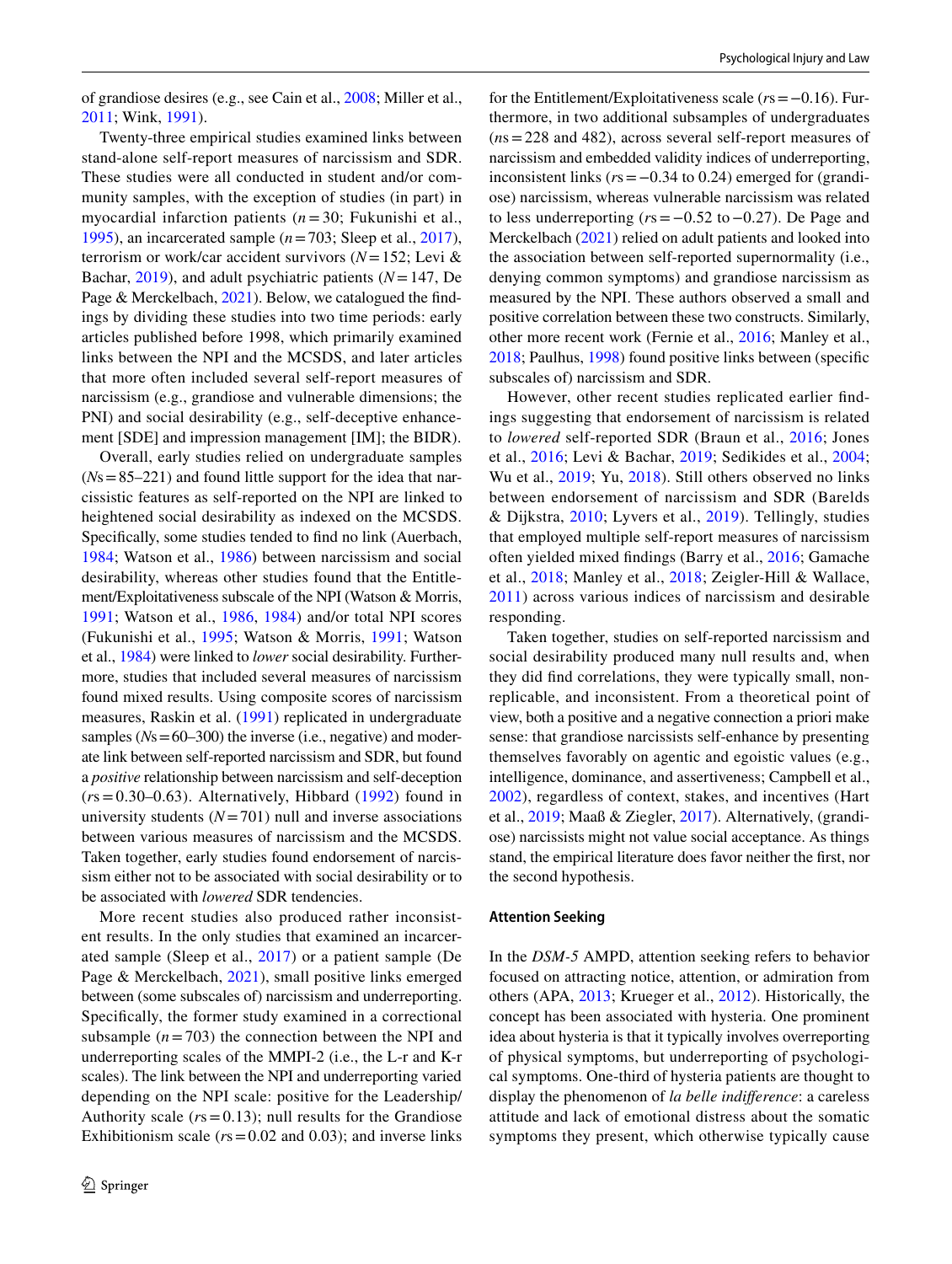grave concern in patients with the actual medical condition (Heubrock & Petermann, [1998;](#page-17-28) Stephens & Kamp, [1962](#page-19-24)). We found no studies that directly tested the connection between attention seeking/hysteria and stand-alone measures of underreporting, but there is some indirect evidence that bears on the issue. Germane to this is a study (Ornduf et al., [1988](#page-18-29)) that relied on the MMPI-2 profle related to hysteria — i.e., high elevations of the Hy scale. The authors divided the *Hy* scale into items that refect "bodily concern" and "psychological denial" and observed that true somatic conditions were linked to moderate *Hy* scores and endorsement of "bodily concern" items, whereas somatic patients with a psychiatric history attained high *Hy* scores by prominently endorsing the "psychological denial" items. This pattern fts with the idea that neuroticism is related to overreporting of somatic symptoms (e.g., Rosmalen et al., [2007](#page-18-30)).

#### **Suspiciousness and Withdrawal**

Trait suspiciousness is related to presuming and ascribing ill-intent and harm to others, such as being mistreated, used, or persecuted. Thus, people high on suspiciousness are distrustful, alert, and sensitive in interpersonal contact. Similarly, people high on trait withdrawal have a preference to keep to themselves. This often manifests itself in a reserved, avoidant, or disinterested behavior towards social contact (APA, [2013;](#page-14-1) Krueger et al., [2012](#page-17-4)). There is no empirical literature on underreporting and suspiciousness or withdrawal, but an interesting lead can be found in the extant MMPI literature on self-deceptive underreporting (Bagby & Marshall,  $2004$ ). That is, subtle denial reflected in high scores on the K-scale (Correction scale; Meehl & Hathaway, [1946](#page-17-29)) may in part be related to self-reported cynicism, (interpersonal) mistrust, and introversion, whereas the defensiveness refected in high scores on the S-scale (Superlative Self-Presentation; Butcher & Han, [1995\)](#page-15-30) may in part be associated with self-reported hypersensitivity and suspicion on the MMPI (Nichols, [2001](#page-18-31)).

Theoretical considerations also suggest self-deceptive underreporting in paranoia. Paranoid individuals are thoroughly and self-deceptively — convinced of external threats, such that they tend to be resistant to alternative explanations that stress internal biases and monitoring errors instead. Thus, it might well be the case that paranoid or withdrawn individuals are disinclined to share sensitive information about their symptoms, out of a fear that disclosure might reinforce external agency over them (e.g., power; negative social feedback). Along these lines, a relevant question is whether forewarning and coaching (e.g., Baer & Wetter, [1997](#page-14-12)) may make paranoid people particularly reluctant to endorse symptoms.

## **Discussion**

Our scoping review examined whether personality traits are related to symptom distortion on stand-alone validity tests (i.e., heightened scores and/or failures) in the form of overreporting or underreporting, the latter broadly defned so as to include both denial of deviations from social norms (i.e., SDR) and denial of symptoms (i.e., supernormality). For overreporting, the literature shows strong links with depression and alexithymia, moderate links with dissociation and fantasy proneness, and weak links with apathy and (based on embedded validity scales) restricted afectivity and anhedonia. For underreporting, studies found small to moderate and difficult to replicate links with alexithymia, dissociation, and narcissism. More generally, the overwhelming majority of correlations between self-reported traits and overreporting or underreporting were in the small-to-moderate range, indicating modest effect sizes at best. This state of affairs is best viewed in light of the methodological limitations of the studies in this feld, which give little reason to conclude that there exists robust evidence for traits as major causal antecedents of distorted symptom reports.

First, the modest connections between self-reported traits and validity test scores preclude any strong statements about the directionality underlying these connections. The problem here is, of course, the accuracy of self-reported traits (see also, Merten et al., [2007\)](#page-17-3). This problem may be less pronounced in studies in which a majority of participants attained elevated scores on validity measures that were not sufficiently deviant to qualify as failures (i.e., surpassing an empirically established cutoff point). The distinction between scores that are slightly elevated versus those indicative of failure on a validity test is crucial, because subtle symptom distortion would not preclude clinicians from interpreting other psychometric data from the same person (e.g., self-reports of traits), whereas validity test failure would. Yet, papers often do not diferentiate between subtle versus profound symptom distortion. For example, it might well be the case that traits such as depressivity or alexithymia promote mild forms of invalid symptom reporting (e.g., below cut-off), but do not serve as precursors of massive distortions (e.g., beyond the cut-of). Future studies could include separate analyses for individuals with elevated validity test scores and those who exhibit clear validity test failure. Of course, the issue touches upon a more fundamental question, namely whether symptom distortion is a dimensional or a categorical (i.e., taxon-like) phenomenon (e.g., Walters et al., [2008\)](#page-19-25).

Second, the literature on traits and symptom distortion is scattered and mostly focused on single traits and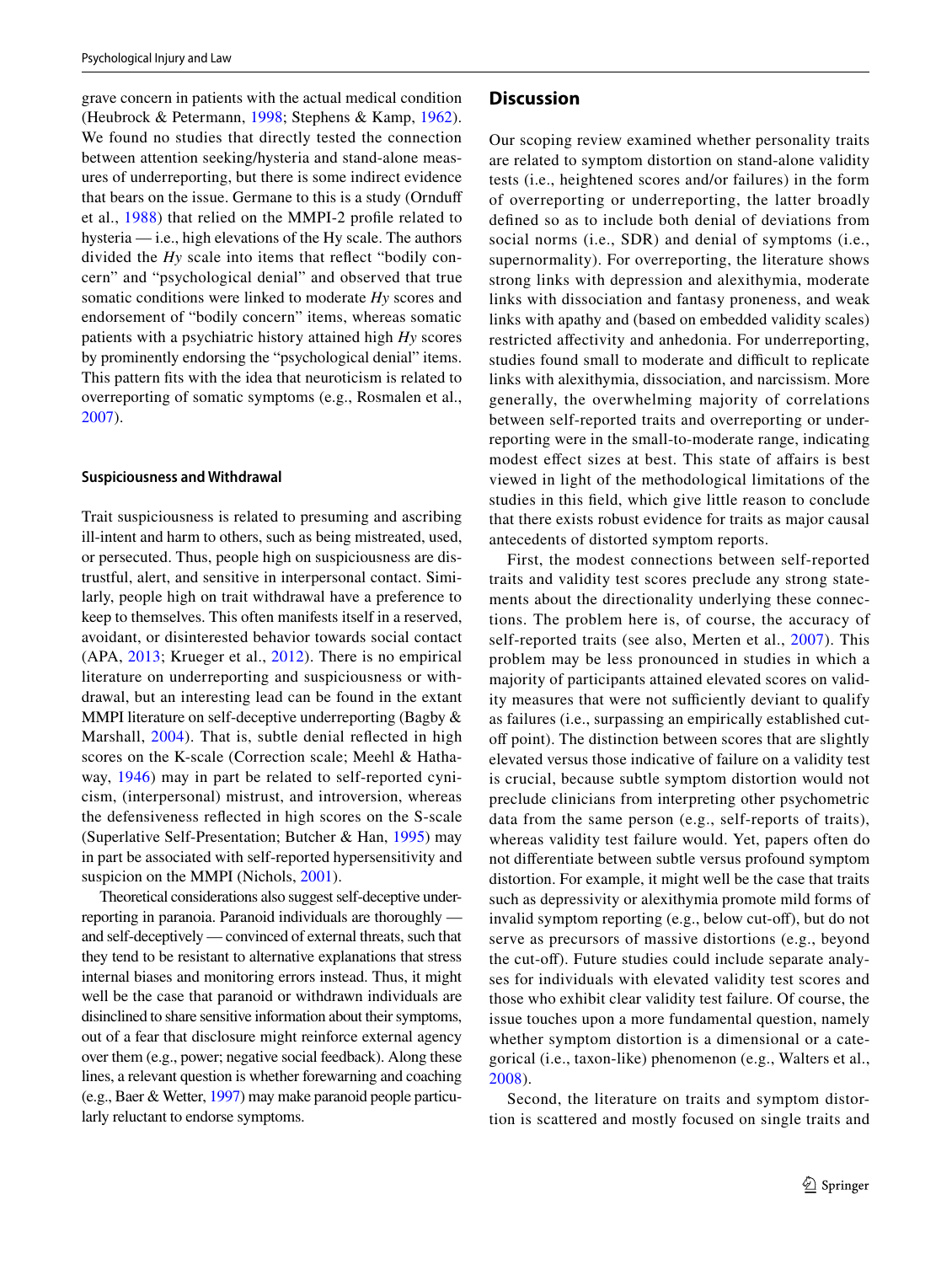either symptom overreporting or underreporting. What is missing is an overarching and well-articulated theory that explains why and how various traits might be related to symptom distortion. What comes closest to this ideal is Suls and Howren's ([2012](#page-19-9)) framework that specifes how anxiety and depression fuel attentional bias and recall bias, respectively, thereby promoting momentary and retrospective escalation of symptom reports.

Third, almost without exception, the empirical literature in this domain relied on cross-sectional set-ups and so the data are predominantly correlational in nature, precluding any strong statements with regard to causality. It is curious that so few studies have adopted a test–retest procedure: demonstrating temporal stability would be a frst and essential step for research endeavors that want to clarify trait contribution to symptom overreporting or underreporting. That such an approach is, in principle, feasible is illustrated by the study of An et al. [\(2012](#page-14-13)), who administered PVTs to a small student sample (*N*=36) on two occasions and found that participants who failed at one point in time also tended to fail at a later time. Of course, this is only tentative evidence for a trait-like component, because there might be other, more parsimonious explanations for this temporal stability. For example, inattentive or random responding might spuriously create temporal stability and even infate correlations between trait measures and indices of overreporting or underreporting (see also Bowling et al., [2016\)](#page-15-31).

A fourth methodological consideration concerns the small sample sizes in this research domain. In order to obtain stable estimates of medium correlations of  $r=0.3$ , sample sizes of *N*≥212 are recommended, although strong or very large correlations are likely to be stable in relatively smaller samples (Schönbrodt & Perugini, [2013\)](#page-19-26). Based on our scoping review, it is evident that many of the included studies do not meet this recommendation. Relatedly, structural equation modelling approaches in which the merits of several causal interpretations can be evaluated are conspicuously absent, precisely because such approaches require substantial sample sizes. It is obvious which rivaling interpretations would need to be tested in this feld. For example, robust associations between depression and symptom overreporting might refect depression leading to overreporting due to recall bias (Suls & Howren, [2012](#page-19-9)), it might refect overreporting leading to infated depression scores (Merten et al., [2019a\)](#page-17-6), or it might reflect inattentive/ careless responding leading to both symptom overreporting and escalated depression scores (Bowling et al., [2016\)](#page-15-31).

In sum then, there is no convincing evidence that traits are such powerful antecedents of symptom distortion that they may contribute to a complete failure on a validity test. As things stand, certain traits can best be viewed as modest concomitants of symptom overreporting and underreporting, concomitants of which we do presently not know what their causal status is. Authors who failed to fnd clinically

meaningful and statistically relevant associations between traits and symptom distortion echo our somewhat pessimistic summary of the fndings in this feld and symptom distortion, leading some of them to conclude that symptom distortion is primarily a situationally specifc phenomenon (e.g., Young et al., [2016\)](#page-20-1).

Several limitations apply to our scoping review. First, we did not perform a systematic review or meta-analysis. The restrictions in number and methodology of empirical studies in this domain make a quantitative review impossible. As said, studies typically relied on cross-sectional designs and remained silent on confounders such as traitcontext interactions and carry-over efects (see also Niesten et al., [2015;](#page-18-2) Rogers, [1990](#page-18-4); Walters, [1988](#page-19-27)). Moreover, they typically did not adhere to a "multi-method approach" of including multiple validity tests, such that a "two-failure rule" could be applied on identifying distorted symptom presentation (Victor et al., [2009\)](#page-19-28). Second, we defined personality in the context of "pathological" traits. Other approaches would have been conceivable, including those focused on trait domains rather than facets (APA, [2013](#page-14-1)), models on maladaptive self-functioning and other-functioning (e.g., Livesley, [2003,](#page-17-30) [2006\)](#page-17-31), and models of "normal" personality such as the Five Factor Model (FFM, e.g., McCrae & John, [1992](#page-17-32)). Indeed, symptom distortion might not be a function of personality pathology per se, rather normal personality functioning might contribute to symptom distortions in the lower range of the distribution.

Third, our review was perhaps naïve to assume that traits function independently of context (e.g., student populations, bona fde or contaminated clinical or forensic patient samples, criminal offenders). Arguably, incentives inherent to these contexts may foment symptom distortion (e.g., Mittenberg et al., [2002](#page-18-5); Walters, [1988](#page-19-27); Young, [2015](#page-20-2)) and their interaction with traits largely remains an open question. What we do know is that the efect of incentives is not more profound in those with antisocial traits or disorders, individuals who may be generally indiferent about impressions in the absence of incentives (for reviews, see Niesten et al., [2015](#page-18-2); Van Impelen et al., [2017\)](#page-19-3). Moreover, administering lengthy and boring tests to people may evoke in some of them careless/inattentive responding, which in itself is linked to certain traits (e.g., low conscientiousness; Bowling et al., [2016\)](#page-15-31). Another clue is that people with heightened anxiety in interpersonal contact are prone to attentional bias, which may involve infated interpretations of momentary symptoms (Suls & Howren, [2012\)](#page-19-9). We suspect that their coping (e.g., approach or avoidant behavior) and symptom reporting (e.g., overreporting versus underreporting) may well depend on the extent to which clinicians are seen as a signal of safety (e.g., support, alleviation) or danger (e.g., untrustworthy) in that very moment. Future research may wish to focus on such trait-context interactions.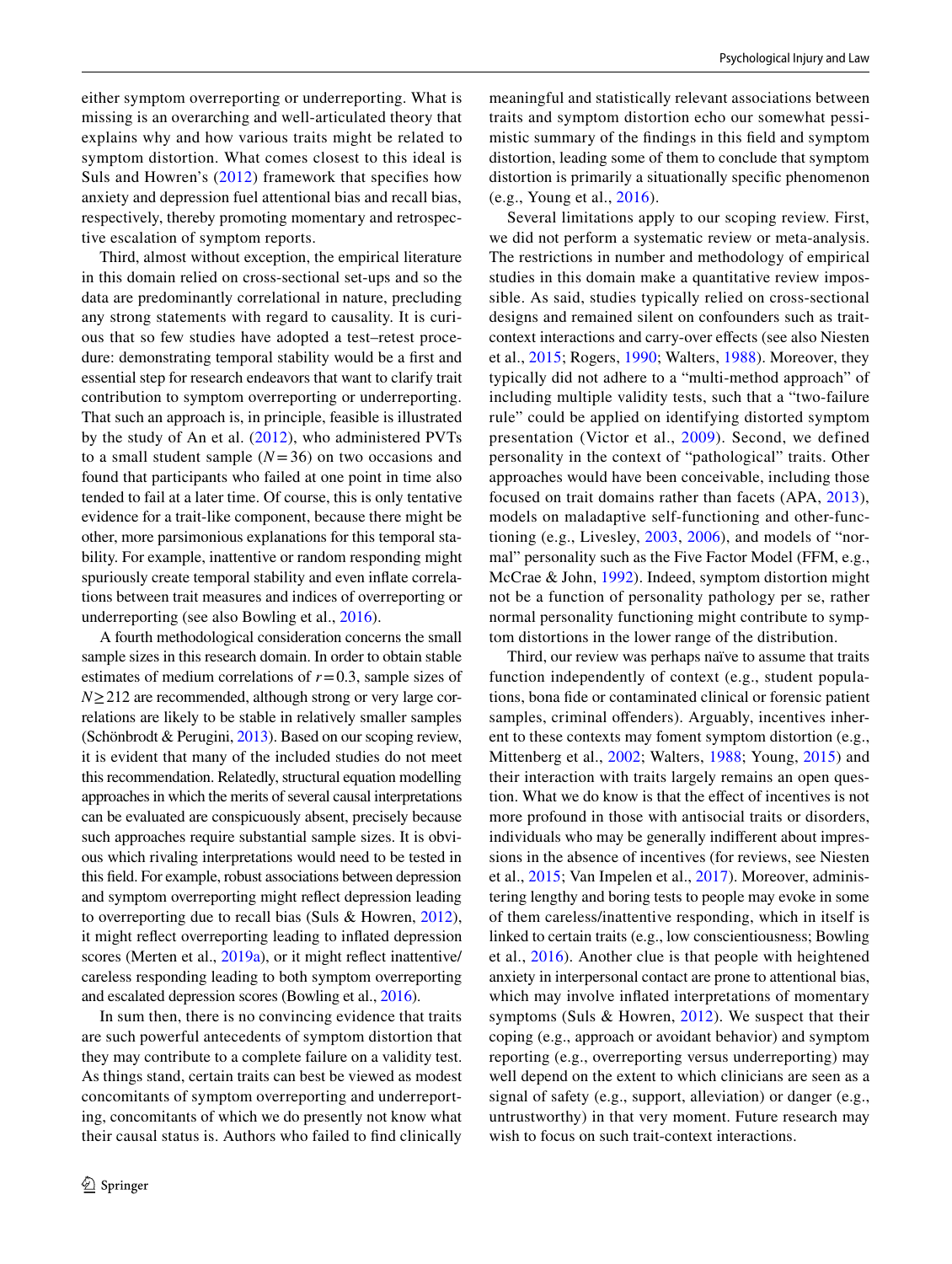# **Conclusions**

Symptom overreporting and underreporting occur on a regular basis. Thus, identifcation of their antecedents might inform assessment and treatment. Are there good reasons to suspect that personality traits are associated with distorted symptom presentation? The current review tried to address that question. Our scoping review of the empirical literature shows that there is currently little reason to believe that certain traits are conducive to symptom distortion. To take this research domain one step further, the focus on single traits such as the AMPD trait facets should be abandoned. Further progress depends on conceptual housecleaning, on the one hand, and broad inductive studies, on the other hand.

As to the frst priority, the transdiagnostic literature on broad dimensions of psychopathology, including the domain level of traits — such as neuroticism/negative emotionality (N/NE) — might inspire more articulated theories on how traits, biases, and distorted symptom reports are related to each other. One recent idea is that the experience of symptoms involves both a sensory-perceptual component and an afective-motivational component. In individuals high on N/NE, the perceptual detail input would be poor, whereas the afective component would be strong, making these individuals vulnerable to symptom reports not related to physiological dysfunction (Van den Bergh et al., [2021](#page-19-29)). A similar theory is that N/NE is related to a negative interpretation bias in the form of negative disambiguation, i.e., interpretation of ambiguous signals in a catastrophic way. Prospective studies provide evidence for this line of reasoning (e.g., Engelhard & van den Hout, [2007\)](#page-16-32).

As to the second priority, it would be informative to conduct cross-sectional studies that include broad measures of multiple traits and symptom distortions (e.g., overreporting and underreporting) in large samples with low or high incentives. Conducting factor analysis on such data would provide insight into the most important trait correlates of distorted symptom presentation and how they might interact with incentives. Until such studies are done, there is little ground for the claim that people who present with distorted symptom reports do so because they possess certain personality traits.

# **Declarations**

**Informed Consent** All listed authors have approved the manuscript before submission. Ethics approval, participant consent, and/or data, material, and code repositories are not applicable.

**Conflict of Interest** The authors declare no competing interests.

**Open Access** This article is licensed under a Creative Commons Attribution 4.0 International License, which permits use, sharing, adaptation, distribution and reproduction in any medium or format, as long as you give appropriate credit to the original author(s) and the source, provide a link to the Creative Commons licence, and indicate if changes were made. The images or other third party material in this article are included in the article's Creative Commons licence, unless indicated otherwise in a credit line to the material. If material is not included in the article's Creative Commons licence and your intended use is not permitted by statutory regulation or exceeds the permitted use, you will need to obtain permission directly from the copyright holder. To view a copy of this licence, visit<http://creativecommons.org/licenses/by/4.0/>.

# **References**

- <span id="page-14-1"></span>American Psychiatric Association. (2013). *Diagnostic and statistical manual of mental disorders* (5th ed.). [https://doi.org/10.1176/](https://doi.org/10.1176/appi.books.9780890425596) [appi.books.9780890425596](https://doi.org/10.1176/appi.books.9780890425596)
- <span id="page-14-13"></span>An, K. Y., Zakzanis, K. K., & Joordens, S. (2012). Conducting research with non-clinical healthy undergraduates: Does effort play a role in neuropsychological test performance? *Archives of Clinical Neuropsychology, 27*(8), 849–857. [https://doi.org/10.1093/](https://doi.org/10.1093/arclin/acs085) [arclin/acs085](https://doi.org/10.1093/arclin/acs085)
- <span id="page-14-4"></span>Ashendorf, L., Constantinou, M., & McCafrey, R. J. (2004). The efect of depression and anxiety on the TOMM in community-dwelling older adults. *Archives of Clinical Neuropsychology, 19*(1), 125– 130. <https://doi.org/10.1093/arclin/19.1.125>
- <span id="page-14-8"></span>Auerbach, J. S. (1984). Validation of two scales for narcissistic personality disorder. *Journal of Personality Assessment, 48*(6), 649–653. [https://doi.org/10.1207/s15327752jpa4806\\_13](https://doi.org/10.1207/s15327752jpa4806_13)
- <span id="page-14-7"></span>Bacon, A. M., Walsh, C. R., & Martin, L. (2013). Fantasy proneness and counterfactual thinking. *Personality and Individual Diferences, 54*(4), 469–473.<https://doi.org/10.1016/j.paid.2012.09.023>
- <span id="page-14-6"></span>Badura, A. S. (2003). Theoretical and empirical exploration of the similarities between emotional numbing in posttraumatic stress disorder and alexithymia. *Journal of Anxiety Disorders, 17*(3), 349–360. [https://doi.org/10.1016/s0887-6185\(02\)00201-3](https://doi.org/10.1016/s0887-6185(02)00201-3)
- <span id="page-14-12"></span>Baer, R. A., & Wetter, M. W. (1997). Efects of information about validity scales on underreporting of symptoms on the personality assessment inventory. *Journal of Personality Assessment, 68*(2), 402–413. [https://doi.org/10.1207/s15327752jpa6802\\_10](https://doi.org/10.1207/s15327752jpa6802_10)
- <span id="page-14-11"></span>Bagby, R. M., & Marshall, M. B. (2004). Assessing underreporting response bias on the MMPI-2. *Assessment, 11*(2), 115–126. <https://doi.org/10.1177/1073191104265918>
- <span id="page-14-5"></span>Bagby, R. M., Parker, J. D. A., & Taylor, G. J. (1994). The twenty-item Toronto Alexithymia Scale-I. Item selection and cross-validation of the factor structure. *Journal of Psychosomatic Research, 38*(1), 23–32. [https://doi.org/10.1016/0022-3999\(94\)90005-1](https://doi.org/10.1016/0022-3999(94)90005-1)
- <span id="page-14-9"></span>Barelds, D. P. H., & Dijkstra, P. (2010). Narcissistic Personality Inventory: Structure of the adapted Dutch version. *Scandinavian Journal of Psychology, 51*(2), 132–138. [https://doi.org/10.1111/j.1467-9450.](https://doi.org/10.1111/j.1467-9450.2009.00737.x) [2009.00737.x](https://doi.org/10.1111/j.1467-9450.2009.00737.x)
- <span id="page-14-10"></span>Barry, C. T., Lui, J. H. L., & Anderson, A. C. (2016). Adolescent narcissism, aggression, and prosocial behavior: The relevance of socially desirable responding. *Journal of Personality Assessment, 99*(1), 46–55.<https://doi.org/10.1080/00223891.2016.1193812>
- <span id="page-14-0"></span>Bass, C., & Wade, D. T. (2019). Malingering and factitious disorder. *Practical Neurology, 19*(2), 96–105. [https://doi.org/10.1136/](https://doi.org/10.1136/practneurol-2018-001950) [practneurol-2018-001950](https://doi.org/10.1136/practneurol-2018-001950)
- <span id="page-14-3"></span>Beck, A. T., Steer, R. A., & Brown, G. K. (1996). *Manual for Beck Depression Inventory-II*. Psychological Corporation.
- <span id="page-14-2"></span>Beck, A. T., Ward, C. H., Mendelson, M., Mock, J. E., & Erbaugh, J. K. (1961). An inventory for measuring depression. *Archives*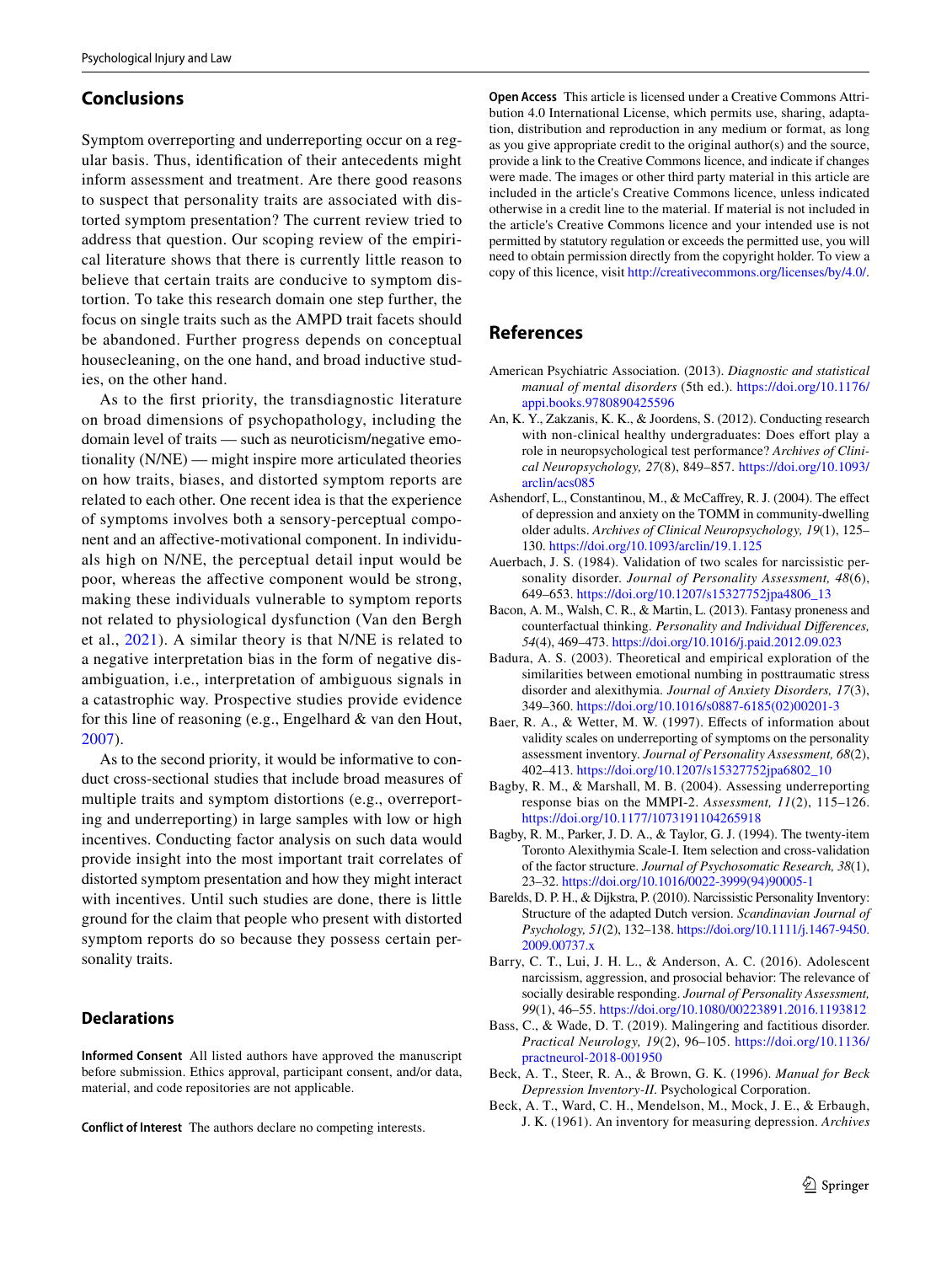*of General Psychiatry, 4*, 561–571. [https://doi.org/10.1001/](https://doi.org/10.1001/archpsyc.1961.01710120031004) [archpsyc.1961.01710120031004](https://doi.org/10.1001/archpsyc.1961.01710120031004)

- <span id="page-15-24"></span>Beere, D. B., Pica, M., & Maurer, L. (1996). Social desirability and the Dissociative Experiences Scale. *Dissociation: Progress in the Dissociative Disorders, 9*(2), 130–133.
- <span id="page-15-15"></span>Ben-Porath, Y. S., & Tellegen, A. (2008). *MMPI-2-RF (Minnesota Multiphasic Personality Inventory-2-Restructured Form): Manual for administration, scoring, and interpretation*. University of Minnesota Press.
- <span id="page-15-5"></span>Bensch, D., Maaß, U., Greif, S., Horstmann, K. T., & Ziegler, M. (2019a). The nature of faking: A homogeneous and predictable construct? *Psychological Assessment, 31*(4), 532–544. [https://](https://doi.org/10.1037/pas0000619) [doi.org/10.1037/pas0000619](https://doi.org/10.1037/pas0000619)
- <span id="page-15-6"></span>Bensch, D., Paulhus, D. L., Stankov, L., & Ziegler, M. (2019b). Teasing apart overclaiming, overconfdence, and socially desirable responding. *Assessment, 26*(3), 351–363. [https://doi.org/10.1177/](https://doi.org/10.1177/1073191117700268) [1073191117700268](https://doi.org/10.1177/1073191117700268)
- <span id="page-15-10"></span>Bernstein, E. M., & Putnam, F. W. (1986). Development, reliability, and validity of a dissociation scale. *Journal of Nervous and Mental Disease, 174*(12), 727–735. [https://doi.org/10.1097/00005053-](https://doi.org/10.1097/00005053-198612000-00004) [198612000-00004](https://doi.org/10.1097/00005053-198612000-00004)
- <span id="page-15-7"></span>Berry, D. T. R., & Nelson, N. W. (2010). DSM-5 and malingering: A modest proposal. *Psychological Injury and Law, 3*(4), 295–303. <https://doi.org/10.1007/s12207-010-9087-7>
- <span id="page-15-18"></span>Bogaerts, K., Rayen, L., Lavrysen, A., van Diest, I., Janssens, T., Schruers, K. & van den Bergh, O. (2015). Unraveling the relationship between trait negative afectivity and habitual symptom reporting. *PloS ONE, 10*(1), Article e0115748. [https://doi.org/](https://doi.org/10.1371/journal.pone.0115748) [10.1371/journal.pone.0115748](https://doi.org/10.1371/journal.pone.0115748)
- <span id="page-15-26"></span>Bouchard, G. (2008). Alexithymia among students and professionals in function of disciplines. *Social Behavior and Personality: An International Journal, 36*(3), 303–314. [https://doi.org/10.2224/](https://doi.org/10.2224/sbp.2008.36.3.303) [sbp.2008.36.3.303](https://doi.org/10.2224/sbp.2008.36.3.303)
- <span id="page-15-31"></span>Bowling, N. A., Huang, J. L., Bragg, C. B., Khazon, S., Liu, M., & Blackmore, C. E. (2016). Who cares and who is careless? Insufficient effort responding as a reflection of respondent personality. *Journal of Personality and Social Psychology, 111*(2), 218–229. <https://doi.org/10.1037/pspp0000085>
- <span id="page-15-11"></span>Brady, R. E., Bujarski, S. J., Feldner, M. T., & Pyne, J. M. (2017). Examining the efects of alexithymia on the relation between posttraumatic stress disorder and over-reporting. *Psychological Trauma: Theory, Research, Practice, and Policy, 9*(1), 80–87. <https://doi.org/10.1037/tra0000155>
- <span id="page-15-13"></span>Brand, B. L., McNary, S. W., Loewenstein, R. J., Kolos, A. C., & Barr, S. R. (2006). Assessment of genuine and simulated dissociative identity disorder on the Structured Interview of Reported Symptoms. *Journal of Trauma & Dissociation, 7*(1), 63–85. [https://doi.](https://doi.org/10.1300/j229v07n01_06) [org/10.1300/j229v07n01\\_06](https://doi.org/10.1300/j229v07n01_06)
- <span id="page-15-27"></span>Braun, S., Kempenaers, C., Linkowski, P., & Loas, G. (2016). French adaptation of the Narcissistic Personality Inventory in a Belgian French-speaking sample*. Frontiers in Psychology, 7,* Article 01980*.* <https://doi.org/10.3389/fpsyg.2016.01980>
- <span id="page-15-21"></span>Briere, J. (1995). *Trauma Symptom Inventory professional manual*. Psychological Assessment Resources.
- <span id="page-15-1"></span>Bush, S. S., Ruff, R. M., Tröster, A. I., Barth, J. T., Koffler, S. P., Pliskin, N. H., Reynolds, C. R., & Silver, C. H. (2005). Symptom validity assessment: Practice issues and medical necessity NAN Policy & Planning Committee. *Archives of Clinical Neuropsychology, 20*(4), 419–426.<https://doi.org/10.1016/j.acn.2005.02.002>
- <span id="page-15-19"></span>Butcher, J., Graham, J., Ben-Porath, Y. S., Tellegen, A., Dahlstrom, W., & Kaemmer, B. (2001). *Minnesota Multiphasic Personality Inventory-2 (MMPI-2): Manual for administration, scoring, and interpretation-Revised edition*. University of Minnesota Press.
- <span id="page-15-30"></span>Butcher, J. N., & Han, K. (1995). *Development of an MMPI-2 scale to assess the presentation of self in a superlative manner: The S Scale.* In J. N. Butcher & C. D. Spielberger (Eds.), *Advances in*

 $\circled{2}$  Springer

*personality assessment* (Vol. 10*,* pp. 25–50). Lawrence Erlbaum Associates, Inc.

- <span id="page-15-17"></span>Byrne, N., & Ditto, B. (2005). Alexithymia, cardiovascular reactivity, and symptom reporting during blood donation. *Psychosomatic Medicine, 67*(3), 471–475. [https://doi.org/10.1097/01.psy.](https://doi.org/10.1097/01.psy.0000160471.66399.12) [0000160471.66399.12](https://doi.org/10.1097/01.psy.0000160471.66399.12)
- <span id="page-15-28"></span>Cain, N. M., Pincus, A. L., & Ansell, E. B. (2008). Narcissism at the crossroads: Phenotypic description of pathological narcissism across clinical theory, social/personality psychology, and psychiatric diagnosis. *Clinical Psychology Review, 28*(4), 638–656. <https://doi.org/10.1016/j.cpr.2007.09.006>
- <span id="page-15-23"></span>Callahan, M. R., Tolman, R. M., & Saunders, D. G. (2003). Adolescent dating violence victimization and psychological well-being. *Journal of Adolescent Research, 18*(6), 664–681. [https://doi.org/](https://doi.org/10.1177/0743558403254784) [10.1177/0743558403254784](https://doi.org/10.1177/0743558403254784)
- <span id="page-15-29"></span>Campbell, W. K., Rudich, E. A., & Sedikides, C. (2002). Narcissism, self-esteem, and the positivity of self-views: Two portraits of self-love. *Personality and Social Psychology Bulletin, 28*(3), 358–368.<https://doi.org/10.1177/0146167202286007>
- <span id="page-15-0"></span>Carneiro, D. R., Sousa, M., Morgadinho, A., & Januário, C. (2019). Dopamine dysregulation syndrome induced by proxy. *BMJ Case Reports, 12*(5), Article e228495. [https://doi.org/10.1136/](https://doi.org/10.1136/bcr-2018-228495) [bcr-2018-228495](https://doi.org/10.1136/bcr-2018-228495)
- <span id="page-15-2"></span>Chafetz, M. D., Williams, M. A., Ben-Porath, Y. S., Bianchini, K. J., Boone, K. B., Kirkwood, M. W., Larrabee, G. J., & Ord, J. S. (2015). Official position of the American Academy of Clinical Neuropsychology Social Security Administration Policy on validity testing: Guidance and recommendations for change. *The Clinical Neuropsychologist, 29*(6), 723–740. [https://doi.org/10.](https://doi.org/10.1080/13854046.2015.1099738) [1080/13854046.2015.1099738](https://doi.org/10.1080/13854046.2015.1099738)
- <span id="page-15-8"></span>Christensen, L. (1977). The negative subject: Myth, reality, or a prior experimental experience effect? *Journal of Personality and Social Psychology, 35*(6), 392–400. [https://doi.org/10.1037/](https://doi.org/10.1037/0022-3514.35.6.392) [0022-3514.35.6.392](https://doi.org/10.1037/0022-3514.35.6.392)
- <span id="page-15-3"></span>Cima, M., Merckelbach, H., Hollnack, S., Butt, C., Kremer, K., Schellbach-Matties, R., & Muris, P. (2003). The other side of malingering: Supernormality. *The Clinical Neuropsychologist, 17*(2), 235–243. [https://](https://doi.org/10.1076/clin.17.2.235.16507) [doi.org/10.1076/clin.17.2.235.16507](https://doi.org/10.1076/clin.17.2.235.16507)
- <span id="page-15-4"></span>Cima, M., van Bergen, S., & Kremer, K. (2008). Development of the Supernormality Scale-Revised and its relationship with psychopathy. *Journal of Forensic Sciences, 53*(4), 975–981. [https://doi.](https://doi.org/10.1111/j.1556-4029.2008.00740.x) [org/10.1111/j.1556-4029.2008.00740.x](https://doi.org/10.1111/j.1556-4029.2008.00740.x)
- <span id="page-15-9"></span>Cohen, J. (1988). *Statistical power analysis for the behavioral sciences*. Routledge Academic.
- <span id="page-15-25"></span>Collin-Vézina, D., Cyr, M., Pauzé, R., & McDuf, P. (2005). The role of depression and dissociation in the link between childhood sexual abuse and later parental practices. *Journal of Trauma & Dissociation, 6*(1), 71–97. [https://doi.org/10.1300/j229v06n01\\_05](https://doi.org/10.1300/j229v06n01_05)
- <span id="page-15-20"></span>Condon, L. P., & Lynn, S. J. (2014). State and trait dissociation: Evaluating convergent and discriminant validity. *Imagination, Cognition and Personality, 34*(1), 25–37. <https://doi.org/10.2190/ic.34.1.c>
- <span id="page-15-14"></span>Constans, J. I., Kimbrell, T. A., Nanney, J. T., Marx, B. P., Jegley, S., & Pyne, J. M. (2014). Over-reporting and the modifed Stroop efect in operation enduring and Iraqi freedom veterans with and without PTSD. *Journal of Abnormal Psychology, 123*(1), 81–90. <https://doi.org/10.1037/a0035100>
- <span id="page-15-16"></span>Costa, P. T., & McCrae, R. R. (1987). Neuroticism, somatic complaints, and disease: Is the bark worse than the bite? *Journal of Personality, 55*(2), 299–316.<https://doi.org/10.1111/j.1467-6494.1987.tb00438.x>
- <span id="page-15-22"></span>Crowne, D. P., & Marlowe, D. (1960). A new scale of social desirability independent of psychopathology. *Journal of Consulting Psychology, 24*(4), 349–354.<https://doi.org/10.1037/h0047358>
- <span id="page-15-12"></span>Dandachi-FitzGerald, B., Duits, A. A., Leentjens, A. F., Verhey, F. R., & Ponds, R. W. H. M. (2020). Performance and symptom validity assessment in patients with apathy and cognitive impairment.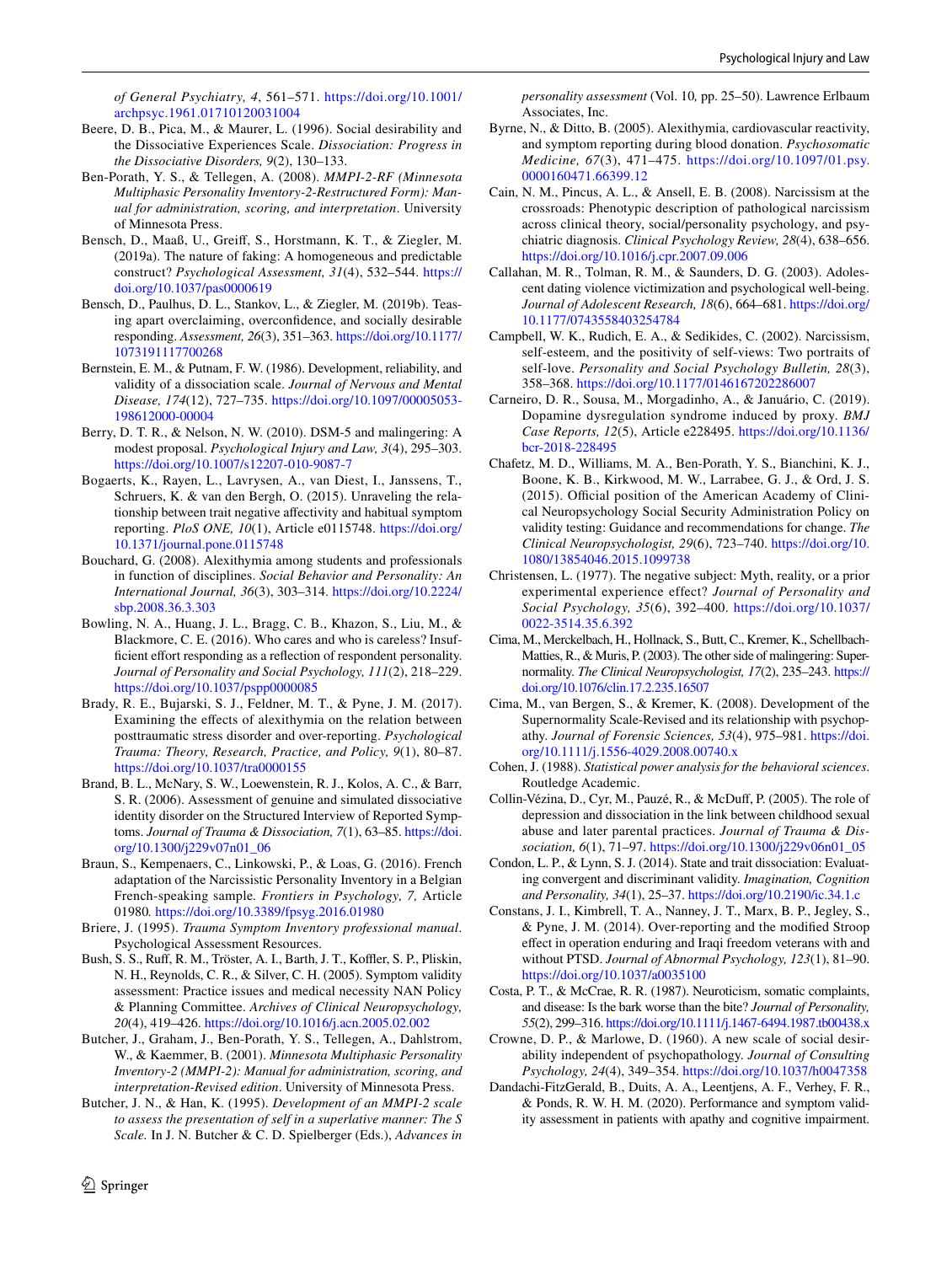*Journal of the International Neuropsychological Society, 26*(3), 314–321.<https://doi.org/10.1017/S1355617719001139>

- <span id="page-16-4"></span>Dandachi-FitzGerald, B., Ponds, R. W. H. M., Peters, M. J., & Merckelbach, H. (2011). Cognitive underperformance and symptom over-reporting in a mixed psychiatric sample. *The Clinical Neuropsychologist, 25*(5), 812–828. [https://doi.org/](https://doi.org/10.1080/13854046.2011.583280) [10.1080/13854046.2011.583280](https://doi.org/10.1080/13854046.2011.583280)
- <span id="page-16-5"></span>Dandachi-FitzGerald, B., Merckelbach, H., & Ponds, R. W. H. M. (2017). Neuropsychologists' ability to predict distorted symptom presentation. *Journal of Clinical and Experimental Neuropsychology, 39*(3), 257–264. [https://doi.org/10.1080/13803395.](https://doi.org/10.1080/13803395.2016.1223278) [2016.1223278](https://doi.org/10.1080/13803395.2016.1223278)
- <span id="page-16-15"></span>De Gucht, V., & Heiser, W. (2003). Alexithymia and somatisation: A quantitative review of the literature. *Journal of Psychosomatic Research, 54*(5), 425–434. [https://doi.org/10.1016/s0022-](https://doi.org/10.1016/s0022-3999(02)00467-1) [3999\(02\)00467-1](https://doi.org/10.1016/s0022-3999(02)00467-1)
- <span id="page-16-1"></span>De Page, L., & Merckelbach, H. (2021). Associations between supernormality ('faking good'), narcissism and depression: An exploratory study in a clinical sample. *Clinical Psychology & Psychotherapy, 28*(1), 182–188. <https://doi.org/10.1002/cpp.2500>
- <span id="page-16-11"></span>Duberstein, P. R., & Heisel, M. J. (2007). Personality traits and the reporting of afective disorder symptoms in depressed patients. *Journal of Afective Disorders, 103*(1–3), 165–171. [https://doi.org/10.1016/j.](https://doi.org/10.1016/j.jad.2007.01.025) [jad.2007.01.025](https://doi.org/10.1016/j.jad.2007.01.025)
- <span id="page-16-19"></span>Elzinga, B. M., Bermond, B., & van Dyck, R. (2002). The relationship between dissociative proneness and alexithymia. *Psychotherapy and Psychosomatics, 71*(2), 104–111. [https://doi.org/10.1159/](https://doi.org/10.1159/000049353) [000049353](https://doi.org/10.1159/000049353)
- <span id="page-16-32"></span>Engelhard, I. M., & van den Hout, M. A. (2007). Preexisting neuroticism, subjective stressor severity, and posttraumatic stress in soldiers deployed to Iraq. *The Canadian Journal of Psychiatry, 52*(8), 505–509. <https://doi.org/10.1177/07067437070520080>
- <span id="page-16-2"></span>Erdodi, L. A., & Lichtenstein, J. D. (2017). Invalid before impaired: An emerging paradox of embedded validity indicators. *The Clinical Neuropsychologist, 31*(6–7), 1029–1046.
- <span id="page-16-25"></span>Evans, J., Lange, R., Houran, J., & Lynn, S. J. (2019). Further psychometric exploration of the transliminality construct. *Psychology of Consciousness: Theory, Research, and Practice, 6*(4), 417–438. <https://doi.org/10.1037/cns0000163>
- <span id="page-16-20"></span>Evren, C., Sar, V., Evren, B., Semiz, U., Dalbudak, E., & Cakmak, D. (2008). Dissociation and alexithymia among men with alcoholism. *Psychiatry and Clinical Neurosciences, 62*, 40–47. [https://](https://doi.org/10.1111/j.1440-1819.2007.01775.x) [doi.org/10.1111/j.1440-1819.2007.01775.x](https://doi.org/10.1111/j.1440-1819.2007.01775.x)
- <span id="page-16-23"></span>Eysenck, H. J., & Eysenck, M. W. (1985). *Personality and individual diferences: A natural science approach*. Plenum Press.
- <span id="page-16-3"></span>Eysenck, H., & Gudjonsson, G. H. (1989). *The causes and cures of criminality*. Plenum Press.
- <span id="page-16-14"></span>Fairclough, S. H., & Goodwin, L. (2007). The efect of psychological stress and relaxation on interoceptive accuracy: Implications for symptom perception. *Journal of Psychosomatic Research, 62*(3), 289–295. <https://doi.org/10.1016/j.jpsychores.2006.10.017>
- <span id="page-16-29"></span>Fernie, B. A., Fung, A., & Nikčević, A. V. (2016). Diferent coping strategies amongst individuals with grandiose and vulnerable narcissistic traits. *Journal of Afective Disorders, 205*, 301–305. <https://doi.org/10.1016/j.jad.2016.08.009>
- <span id="page-16-26"></span>Fischer, A. R., & Good, G. E. (1997). Men and psychotherapy: An investigation of alexithymia, intimacy, and masculine gender roles. *Psychotherapy: Theory, Research, Practice, Training, 34*(2), 160–170. <https://doi.org/10.1037/h0087646>
- <span id="page-16-22"></span>Fogley, R., Warman, D., & Lysaker, P. H. (2014). Alexithymia in schizophrenia: Associations with neurocognition and emotional distress. *Psychiatry Research, 218*(1–2), 1–6. [https://doi.org/10.](https://doi.org/10.1016/j.psychres.2014.04.020) [1016/j.psychres.2014.04.020](https://doi.org/10.1016/j.psychres.2014.04.020)
- <span id="page-16-9"></span>Friedman, H. S., Kern, M. L., & Reynolds, C. A. (2010). Personality and health, subjective well-being, and longevity. *Journal of*

*Personality, 78*(1), 179–216. [https://doi.org/10.1111/j.1467-](https://doi.org/10.1111/j.1467-6494.2009.00613.x) [6494.2009.00613.x](https://doi.org/10.1111/j.1467-6494.2009.00613.x)

- <span id="page-16-24"></span>Fukunishi, I. (1994). Social desirability and alexithymia. *Psychological Reports, 75*(2), 835–838.<https://doi.org/10.2466/pr0.1994.75.2.835>
- <span id="page-16-28"></span>Fukunishi, I., Hattori, M., Nakamura, H., & Nakagawa, T. (1995). Hostility is related to narcissism controlling for social desirability: Studies of college students and patients with myocardial infarction. *Journal of Psychosomatic Research, 39*(2), 215–220. [https://doi.org/10.1016/0022-3999\(94\)00094-l](https://doi.org/10.1016/0022-3999(94)00094-l)
- <span id="page-16-30"></span>Gamache, D., Savard, C., & Maheux-Caron, V. (2018). French adaptation of the Short Dark Triad: Psychometric properties and a head-to-head comparison with the Dirty Dozen. *Personality and Individual Diferences, 122*, 164–170. [https://doi.org/10.1016/j.](https://doi.org/10.1016/j.paid.2017.10.027) [paid.2017.10.027](https://doi.org/10.1016/j.paid.2017.10.027)
- <span id="page-16-18"></span>Giesbrecht, T., Lynn, S. J., Lilienfeld, S. O., & Merckelbach, H. (2008). Cognitive processes in dissociation: An analysis of core theoretical assumptions. *Psychological Bulletin, 134*(5), 617–647. <https://doi.org/10.1037/0033-2909.134.5.617>
- <span id="page-16-8"></span>Giesbrecht, T., & Merckelbach, H. (2006). Dissociatieve symptomen en slaap [Dissociative symptoms and sleep]. *Tijdschrift Voor Psychiatrie [journal of Psychiatry], 48*(3), 207–215.
- <span id="page-16-7"></span>Giromini, L., Young, G., & Sellbom, M. (2022). Assessing negative response bias using self-report measures: Introducing the special issue. *Psychological Injury and Law.*
- <span id="page-16-17"></span>Gooding, D. C., & Tallent, K. A. (2003). Spatial, object, and afective working memory in social anhedonia: An exploratory study. *Schizophrenia Research, 63*(3), 247–260. [https://doi.org/10.](https://doi.org/10.1016/s0920-9964(02)00326-2) [1016/s0920-9964\(02\)00326-2](https://doi.org/10.1016/s0920-9964(02)00326-2)
- <span id="page-16-21"></span>Gorissen, M., Sanz, J. C., & Schmand, B. (2005). Effort and cognition in schizophrenia patients. *Schizophrenia Research, 78*(2–3), 199–208.<https://doi.org/10.1016/j.schres.2005.02.016>
- <span id="page-16-6"></span>Grant, M. J., & Booth, A. (2009). A typology of reviews: An analysis of 14 review types and associated methodologies. *Health Information & Libraries Journal, 26*(2), 91–108. [https://doi.org/10.](https://doi.org/10.1111/j.1471-1842.2009.00848.x) [1111/j.1471-1842.2009.00848.x](https://doi.org/10.1111/j.1471-1842.2009.00848.x)
- <span id="page-16-16"></span>Grynberg, D., Davydov, D. M., Vermeulen, N., & Luminet, O. (2012). Alexithymia is associated with an augmenter profle, but not only: Evidence for anticipation to arousing music. *Scandinavian Journal of Psychology, 53*(5), 375–381. [https://doi.org/10.1111/j.](https://doi.org/10.1111/j.1467-9450.2012.00962.x) [1467-9450.2012.00962.x](https://doi.org/10.1111/j.1467-9450.2012.00962.x)
- <span id="page-16-12"></span>Grynberg, D., & Pollatos, O. (2015). Alexithymia modulates the experience of the rubber hand illusion. *Frontiers in Human Neuroscience, 9*, Article 00357. [https://doi.org/10.3389/fnhum.2015.](https://doi.org/10.3389/fnhum.2015.00357) [00357](https://doi.org/10.3389/fnhum.2015.00357)
- <span id="page-16-10"></span>Hamilton, M. (1980). Rating depressive patients. *The Journal of Clinical Psychiatry*, *41*(12, Sec 2), 21–24.
- <span id="page-16-31"></span>Hart, W., Breeden, C. J., & Richardson, K. (2019). Diferentiating dark personalities on impression management. *Personality and Individual Diferences, 147*, 58–62. [https://doi.org/10.1016/j.paid.](https://doi.org/10.1016/j.paid.2019.04.030) [2019.04.030](https://doi.org/10.1016/j.paid.2019.04.030)
- <span id="page-16-0"></span>Heilbronner, R. L., Sweet, J. J., Morgan, J. E., Larrabee, G. J., Millis, S. R., Conference Participants 1. (2009). American Academy of Clinical Neuropsychology Consensus Conference Statement on the neuropsychological assessment of effort, response bias, and malingering. *The Clinical Neuropsychologist, 23*(7), 1093–1129. <https://doi.org/10.1080/13854040903155063>
- <span id="page-16-27"></span>Helmes, E., McNeill, P. D., Holden, R. R., & Jackson, C. (2008). The construct of alexithymia: Associations with defense mechanisms. *Journal of Clinical Psychology, 64*(3), 318–331. [https://doi.org/](https://doi.org/10.1002/jclp.20461) [10.1002/jclp.20461](https://doi.org/10.1002/jclp.20461)
- <span id="page-16-13"></span>Herbert, B. M., Herbert, C., & Pollatos, O. (2011). On the relationship between interoceptive awareness and alexithymia: Is interoceptive awareness related to emotional awareness? *Journal of Personality, 79*(5), 1149–1175. [https://doi.org/10.1111/j.1467-6494.](https://doi.org/10.1111/j.1467-6494.2011.00717.x) [2011.00717.x](https://doi.org/10.1111/j.1467-6494.2011.00717.x)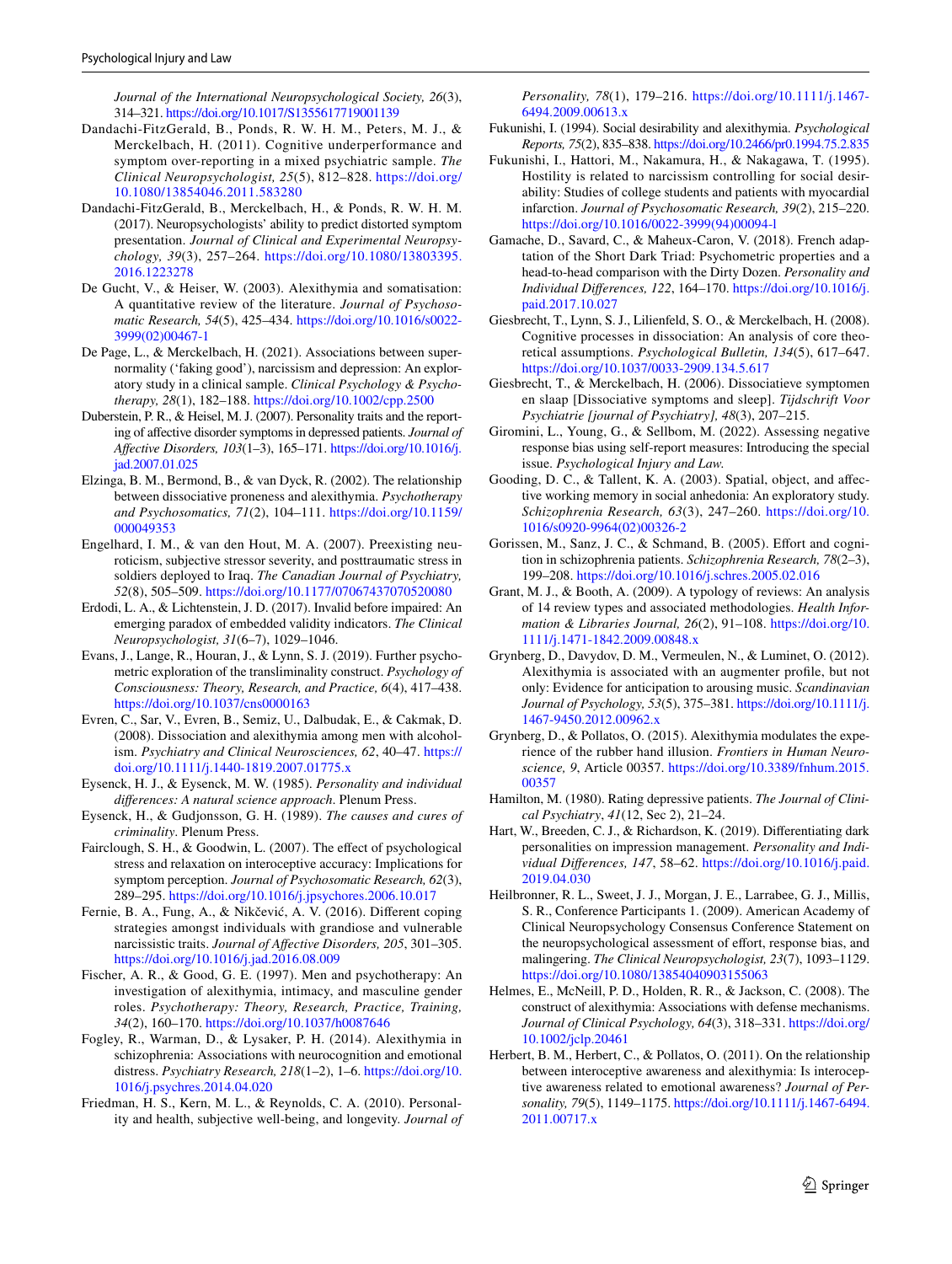- <span id="page-17-28"></span>Heubrock, D., & Petermann, F. (1998). Neuropsychological assessment of suspected malingering: Research results, evaluation techniques, and further directions of research and application. *European Journal of Psychological Assessment, 14*(3), 211–225. <https://doi.org/10.1027/1015-5759.14.3.211>
- <span id="page-17-23"></span>Hibbard, S. (1992). Narcissism, shame, masochism, and object relations: An exploratory correlational study. *Psychoanalytic Psychology, 9*(4), 489–508.<https://doi.org/10.1037/h0079392>
- <span id="page-17-10"></span>Howren, M. B., Suls, J., & Martin, R. (2009). Depressive symptomatology, rather than neuroticism, predicts infated physical symptom reports in community-residing women. *Psychosomatic Medicine, 71*(9), 951–957.<https://doi.org/10.1097/PSY.0b013e3181b9b2d7>
- <span id="page-17-19"></span>Hyman, I. E., & Billings, F. J. (1998). Individual diferences and the creation of false childhood memories. *Memory, 6*(1), 1–20. <https://doi.org/10.1080/741941598>
- <span id="page-17-0"></span>Institute of Medicine. (2015). *Psychological testing in the service of disability determination*. The National Academies Press. [https://](https://doi.org/10.17226/21704) [doi.org/10.17226/21704](https://doi.org/10.17226/21704)
- <span id="page-17-24"></span>Jones, B. D., Woodman, T., Barlow, M., & Roberts, R. (2016). The darker side of personality: Narcissism predicts moral disengagement and antisocial behavior in sport. *The Sport Psychologist, 31*(2), 109–116. <https://doi.org/10.1123/tsp.2016-0007>
- <span id="page-17-11"></span>Kashdan, T. B., Elhai, J. D., & Frueh, B. C. (2007). Anhedonia, emotional numbing, and symptom overreporting in male veterans with PTSD. *Personality and Individual Diferences, 43*(4), 725– 735. <https://doi.org/10.1016/j.paid.2007.01.013>
- <span id="page-17-20"></span>King, L. A., Emmons, R. A., & Woodley, S. (1992). The structure of inhibition. *Journal of Personality Research, 26*(1), 85–102. [https://](https://doi.org/10.1016/0092-6566(92)90061-8) [doi.org/10.1016/0092-6566\(92\)90061-8](https://doi.org/10.1016/0092-6566(92)90061-8)
- <span id="page-17-21"></span>Kroner, D. G., & Forth, A. E. (1995). The Toronto Alexithymia Scale with incarcerated ofenders. *Personality and Individual Diferences, 19*(5), 625–634. [https://doi.org/10.1016/0191-8869\(95\)](https://doi.org/10.1016/0191-8869(95)00116-N) [00116-N](https://doi.org/10.1016/0191-8869(95)00116-N)
- <span id="page-17-4"></span>Krueger, R. F., Derringer, J., Markon, K. E., Watson, D., & Skodol, A. E. (2012). Initial construction of a maladaptive personality trait model and inventory for DSM-5. *Psychological Medicine, 42*(9), 1879–1890.<https://doi.org/10.1017/S0033291711002674>
- <span id="page-17-8"></span>Kunst, M., Winkel, F. W., & Bogaerts, S. (2011). Recalled peritraumatic reactions, self-reported PTSD, and the impact of malingering and fantasy proneness in victims of interpersonal violence who have applied for state compensation. *Journal of Interpersonal Violence, 26*(11), 2186–2210. [https://doi.org/10.1177/](https://doi.org/10.1177/0886260510383032) [0886260510383032](https://doi.org/10.1177/0886260510383032)
- <span id="page-17-26"></span>Levi, E., & Bachar, E. (2019). The moderating role of narcissism on the relationship between posttraumatic growth and PTSD symptoms. *Personality and Individual Diferences, 138*, 292–297. [https://](https://doi.org/10.1016/j.paid.2018.10.022) [doi.org/10.1016/j.paid.2018.10.022](https://doi.org/10.1016/j.paid.2018.10.022)
- <span id="page-17-18"></span>Linden, W., Lenz, J. W., & Stossel, C. (1996). Alexithymia, defensiveness and cardiovascular reactivity to stress. *Journal of Psychosomatic Research, 41*(6), 575–583. [https://doi.org/10.1016/](https://doi.org/10.1016/s0022-3999(96)00229-2) [s0022-3999\(96\)00229-2](https://doi.org/10.1016/s0022-3999(96)00229-2)
- <span id="page-17-30"></span>Livesley, W. J. (2003). *Practical management of personality disorders*. Guilford Press.
- <span id="page-17-31"></span>Livesley, W. J. (2006). *General assessment of personality disorder (GAPD).* Unpublished manuscript. Department of Psychiatry, University of British Colombia.
- <span id="page-17-22"></span>Lyvers, M., Narayanan, S. S., & Thorberg, F. A. (2019). Disordered social media use and risky drinking in young adults: Diferential associations with addiction-linked traits. *Australian Journal of Psychology, 71*(3), 223–231.<https://doi.org/10.1111/ajpy.12236>
- <span id="page-17-27"></span>Maaß, U., & Ziegler, M. (2017). Narcissistic self-promotion is not moderated by the strength of situational cues. *Personality and Individual Diferences, 104*, 482–488. [https://doi.org/10.1016/j.](https://doi.org/10.1016/j.paid.2016.09.008) [paid.2016.09.008](https://doi.org/10.1016/j.paid.2016.09.008)
- <span id="page-17-25"></span>Manley, H., Roberts, R., Beattie, S., & Woodman, T. (2018). I'll get there because I'm great, or am I? Narcissistic vulnerability

 $\mathcal{D}$  Springer

moderates the narcissistic grandiosity – goal persistence relationship. *Personality and Individual Diferences, 120*, 65–74. [https://](https://doi.org/10.1016/j.paid.2017.08.024) [doi.org/10.1016/j.paid.2017.08.024](https://doi.org/10.1016/j.paid.2017.08.024)

- <span id="page-17-12"></span>Marin, R. S., Biedrzycki, R. C., & Firinciogullari, S. (1991). Reliability and validity of the Apathy Evaluation Scale. *Psychiatry Research, 38*(2), 143–162.
- <span id="page-17-1"></span>Martin, P. K., Schroeder, R. W., & Odland, A. P. (2015). Neuropsychologists' validity testing beliefs and practices: A survey of North American professionals. *The Clinical Neuropsychologist, 29*(6), 741–776. [https://doi.org/10.1080/13854046.2015.](https://doi.org/10.1080/13854046.2015.1087597) [1087597](https://doi.org/10.1080/13854046.2015.1087597)
- <span id="page-17-32"></span>McCrae, R. R., & John, O. P. (1992). An introduction to the fvefactor model and its applications. *Journal of Personality, 60*(2), 175–215. <https://doi.org/10.1111/j.1467-6494.1992.tb00970.x>
- <span id="page-17-29"></span>Meehl, P. E., & Hathaway, S. R. (1946). The K factor as a suppressor variable in the Minnesota Multiphasic Personality Inventory. *Journal of Applied Psychology, 30*(5), 525–564. [https://doi.](https://doi.org/10.1037/h0053634) [org/10.1037/h0053634](https://doi.org/10.1037/h0053634)
- <span id="page-17-13"></span>Merckelbach, H., Boskovic, I., Pesy, D., Dalsklev, M., & Lynn, S. J. (2017). Symptom overreporting and dissociative experiences: A qualitative review. *Consciousness and Cognition, 49*, 132–144.<https://doi.org/10.1016/j.concog.2017.01.007>
- <span id="page-17-2"></span>Merckelbach, H., Dandachi-FitzGerald, B., van Helvoort, D., Jelicic, M., & Otgaar, H. (2019). When patients overreport symptoms: More than just malingering. *Current Directions in Psychological Science, 28*(3), 321–326. [https://doi.org/10.](https://doi.org/10.1177/0963721419837681) [1177/0963721419837681](https://doi.org/10.1177/0963721419837681)
- <span id="page-17-9"></span>Merckelbach, H., Giesbrecht, T., & van Heugten-van der Kloet, D., De Jong, J., Meyer, T., & Rietman, K. (2015). The overlap between dissociative symptoms and symptom over-reporting. *European Journal of Psychiatry, 29*(3), 165–172. [https://doi.org/10.4321/](https://doi.org/10.4321/S0213-61632015000300001) [S0213-61632015000300001](https://doi.org/10.4321/S0213-61632015000300001)
- <span id="page-17-15"></span>Merckelbach, H., Horselenberg, R., & Muris, P. (2001). The Creative Experiences Questionnaire (CEQ): A brief self-report measure of fantasy proneness. *Personality and Individual Diferences, 31*(6), 987–995. [https://doi.org/10.1016/S0191-8869\(00\)00201-4](https://doi.org/10.1016/S0191-8869(00)00201-4)
- <span id="page-17-14"></span>Merckelbach, H., Muris, P., & Rassin, E. (1999). Fantasy proneness and cognitive failures as correlates of dissociative experiences. *Personality and Individual Diferences, 26*(5), 961–967. [https://](https://doi.org/10.1016/S0191-8869(98)00193-7) [doi.org/10.1016/S0191-8869\(98\)00193-7](https://doi.org/10.1016/S0191-8869(98)00193-7)
- <span id="page-17-16"></span>Merckelbach, H., Otgaar, H., & Lynn, S. J. (2021). Empirical research on fantasy proneness and its correlates 2000–2018: A metaanalysis. *Psychology of Consciousness: Theory, Research, and Practice.* Advance online publication. [https://doi.org/10.1037/](https://doi.org/10.1037/cns0000272) [cns0000272](https://doi.org/10.1037/cns0000272)
- <span id="page-17-7"></span>Merckelbach, H., Prins, C., Boskovic, I., Niesten, I., & Campo, À. (2018). Alexithymia as a potential source of symptom overreporting: An exploratory study in forensic patients and nonforensic participants. *Scandinavian Journal of Psychology, 59*(2), 192–197. <https://doi.org/10.1111/sjop.12427>
- <span id="page-17-5"></span>Merckelbach, H., & Smith, G. P. (2003). Diagnostic accuracy of the Structured Inventory of Malingered Symptomatology (SIMS) in detecting instructed malingering. *Archives of Clinical Neuropsychology, 18*(2), 145–152.<https://doi.org/10.1093/arclin/18.2.145>
- <span id="page-17-17"></span>Merckelbach, H., & van de Ven, V. (2001). Another White Christmas: Fantasy proneness and reports of 'hallucinatory experiences' in undergraduate students. *Journal of Behavior Therapy and Experimental Psychiatry, 32*(3), 137–144. [https://doi.org/10.](https://doi.org/10.1016/s0005-7916(01)00029-5) [1016/s0005-7916\(01\)00029-5](https://doi.org/10.1016/s0005-7916(01)00029-5)
- <span id="page-17-3"></span>Merten, T., Friedel, E., Mehren, G., & Stevens, A. (2007). Uber die Validität von Persönlichkeitsproflen in der nervenärztlichen Begutachtung [Negative response bias and the validity of personality profles in neuropsychiatric assessment]. *Der Nervenarzt, 78*(5), 511–520. <https://doi.org/10.1007/s00115-006-2101-3>
- <span id="page-17-6"></span>Merten, T., Giger, P., Merckelbach, H., & Stevens, A. (2019a). *Self-Report Symptom Inventory (SRSI) – Deutsche version. Manual [Manual*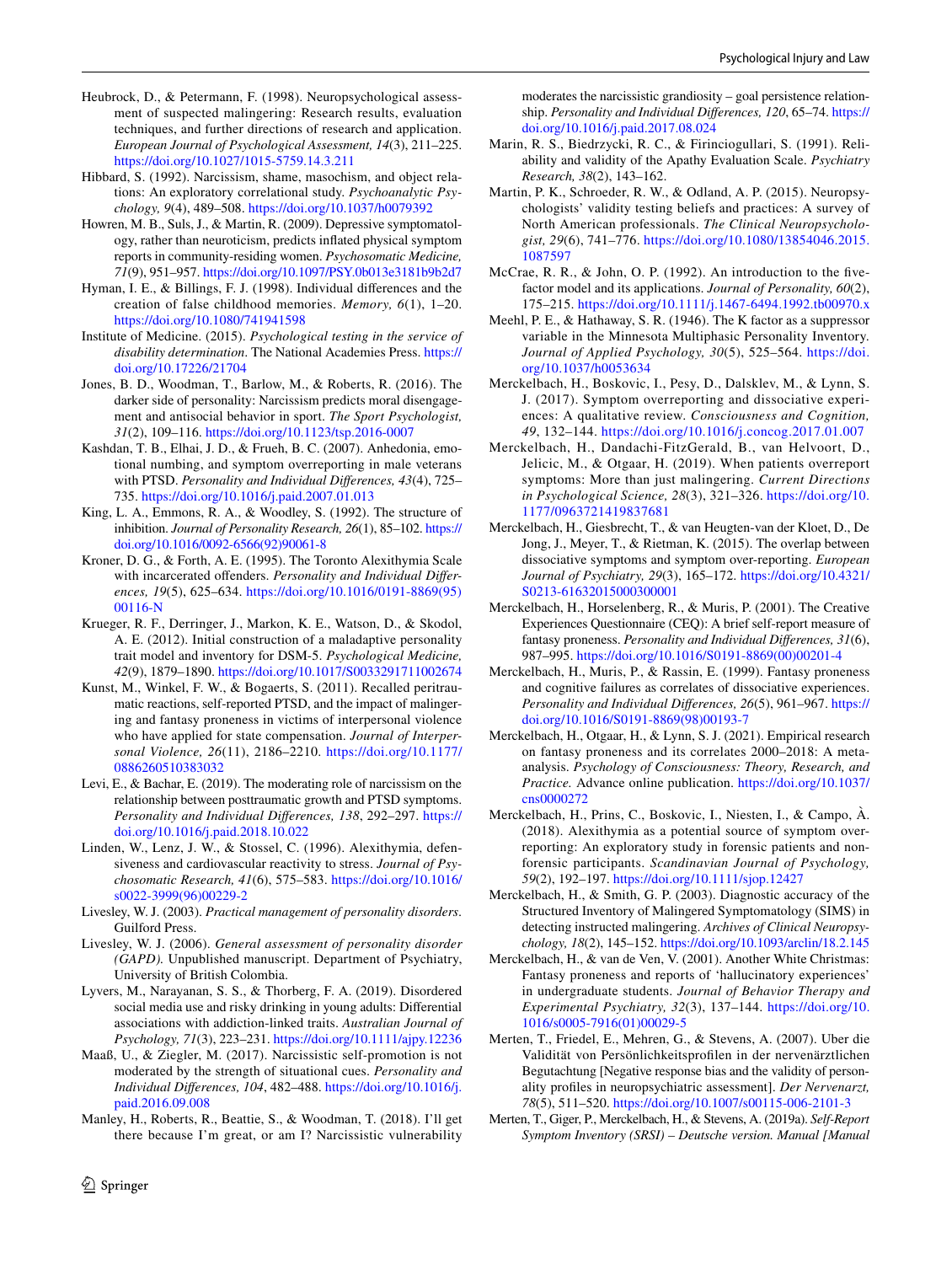*of the German version of the Self-Report Symptom Inventory].* Hogrefe.

- <span id="page-18-9"></span>Merten, T., Kaminski, A., & Pfeifer, W. (2019b). Prevalence of overreporting on symptom validity tests in a large sample of psychosomatic rehabilitation inpatients. *The Clinical Neuropsychologist, 34*(5), 1004–1024. [https://doi.org/10.1080/13854046.2019.](https://doi.org/10.1080/13854046.2019.1694073) [1694073](https://doi.org/10.1080/13854046.2019.1694073)
- <span id="page-18-10"></span>Merten, T., Merckelbach, H., Giger, P., & Stevens, A. (2016). The Self-Report Symptom Inventory (SRSI): A new instrument for the assessment of symptom overreporting. *Psychological Injury and Law, 9*(2), 102–111.<https://doi.org/10.1007/s12207-016-9257-3>
- <span id="page-18-24"></span>Messina, A., Fogliani, A. M., & Paradiso, S. (2010). Association between alexithymia, neuroticism, and social desirability scores among Italian graduate students. *Psychological Reports, 107*(1), 185–192. [https://doi.org/10.2466/02.07.13.15.PR0.](https://doi.org/10.2466/02.07.13.15.PR0.107.4.185-192) [107.4.185-192](https://doi.org/10.2466/02.07.13.15.PR0.107.4.185-192)
- <span id="page-18-13"></span>Miller, H. A. (2001). *M-FAST: Miller Forensic Assessment of Symptoms Test and professional manual*. Psychological Assessment Resources.
- <span id="page-18-28"></span>Miller, J., Hofman, B., Gaughan, E., Gentile, B., Maples, J., & Campbell, W. (2011). Grandiose and vulnerable narcissism: A nomological network analysis. *Journal of Personality, 79*(5), 1012–1042. <https://doi.org/10.1111/j.1467-6494.2010.00711.x>
- <span id="page-18-6"></span>Miron, A. M., & Brehm, J. W. (2006). Reaktanz theorie - 40 Jahre spärer [Reactance Theory - 40 Years Later]. *Zeitschrift Für Sozialpsychologie, 37*(1), 9–18. [https://doi.org/10.1024/0044-](https://doi.org/10.1024/0044-3514.37.1.9) [3514.37.1.9](https://doi.org/10.1024/0044-3514.37.1.9)
- <span id="page-18-5"></span>Mittenberg, W., Patton, C., Canyock, E. M., & Condit, D. C. (2002). Base rates of malingering and symptom exaggeration. *Journal of Clinical and Experimental Neuropsychology, 24*(8), 1094– 1102. <https://doi.org/10.1076/jcen.24.8.1094.8379>
- <span id="page-18-31"></span>Nichols, D. S. (2001). *Essentials of psychological assessment series. Essentials of MMPI-2 assessment.* John Wiley & Sons Inc.
- <span id="page-18-2"></span>Niesten, I. J. M., Nentjes, L., Merckelbach, H., & Bernstein, D. P. (2015). Antisocial features and "faking bad": A critical note. *International Journal of Law and Psychiatry, 41*, 34–42. <https://doi.org/10.1016/j.ijlp.2015.03.005>
- <span id="page-18-29"></span>Ornduf, S. R., Frances Brennan, A., & Barrett, C. L. (1988). The Minnesota Multiphasic Personality Inventory (MMPI) Hysteria (Hy) scale: Scoring Bodily Concern and Psychological Denial subscales in chronic back pain patients. *Journal of Behavioral Medicine, 11*(2), 131–146. <https://doi.org/10.1007/bf00848261>
- <span id="page-18-25"></span>Otgaar, H., Moldoveanu, G., Wang, J., & Howe, M. L. (2017). Exploring the consequences of nonbelieved memories in the DRM paradigm. *Memory, 25*(7), 922–933. [https://doi.org/10.](https://doi.org/10.1080/09658211.2016.1272701) [1080/09658211.2016.1272701](https://doi.org/10.1080/09658211.2016.1272701)
- <span id="page-18-3"></span>Otto, R. K. (2008). Challenges and advances in assessment of response styles in forensic examination contexts. In R. Rogers (Ed.), *Clinical assessment of malingering and deception* (pp. 365–375). Guilford.
- <span id="page-18-1"></span>Paulhus, D. (1988). *Manual for the balanced inventory of desirable responding: Version 6.* Unpublished manuscript. University of British Columbia.
- <span id="page-18-27"></span>Paulhus, D. L. (1998). Interpersonal and intrapsychic adaptiveness of trait self-enhancement: A mixed blessing? *Journal of Personality and Social Psychology, 74*(5), 1197–1208. [https://doi.org/](https://doi.org/10.1037/0022-3514.74.5.1197) [10.1037/0022-3514.74.5.1197](https://doi.org/10.1037/0022-3514.74.5.1197)
- <span id="page-18-18"></span>Peace, K. A., & Masliuk, K. A. (2011). Do motivations for malingering matter? Symptoms of malingered PTSD as a function of motivation and trauma type. *Psychological Injury and Law, 4*(1), 44–55.<https://doi.org/10.1007/s12207-011-9102-7>
- <span id="page-18-19"></span>Peters, M. J. V., Jelicic, M., Moritz, S., Hausschildt, M., & Jelinek, L. (2013). Assessing the boundaries of symptom over-reporting using the Structured Inventory of Malingered Symptomatology in a clinical schizophrenia sample: Its relation to symptomatology and neurocognitive dysfunctions. *Journal of Experimental*

*Psychopathology, 4*(1), 64–77. [https://doi.org/10.5127/jep.](https://doi.org/10.5127/jep.023811) [023811](https://doi.org/10.5127/jep.023811)

- <span id="page-18-23"></span>Pincus, A. L., Ansell, E. B., Pimentel, C. A., Cain, N. M., Wright, A. G., & Levy, K. N. (2009). Initial construction and validation of the Pathological Narcissism Inventory. *Psychological Assessment, 21*(3), 365–379.<https://doi.org/10.1037/a0016530>
- <span id="page-18-14"></span>Porcelli, P., Guidi, J., Sirri, L., Grandi, S., Grassi, L., Ottolini, F., Pasquini, P., Picardi, A., Rafanelli, C., Rigatelli, M., Sonino, N., & Fava, G. A. (2013). Alexithymia in the medically ill. Analysis of 1190 patients in gastroenterology, cardiology, oncology and dermatology. *General Hospital Psychiatry, 35*(5), 521–527. [https://doi.org/10.](https://doi.org/10.1016/j.genhosppsych.2013.04.005) [1016/j.genhosppsych.2013.04.005](https://doi.org/10.1016/j.genhosppsych.2013.04.005)
- <span id="page-18-20"></span>Radaelli, D., Benedetti, F., Cavallaro, R., Colombo, C., & Smeraldi, E. (2013). The reality monitoring deficit as a common neuropsychological correlate of schizophrenic and afective psychosis. *Behavioral Sciences, 3*(2), 244–252.<https://doi.org/10.3390/bs3020244>
- <span id="page-18-7"></span>Raskin, R. N., & Hall, C. S. (1979). *A Narcissistic Personality Inventory. Psychological Reports, 45*(2), 590. [https://doi.org/10.2466/](https://doi.org/10.2466/pr0.1979.45.2.590) [pr0.1979.45.2.590](https://doi.org/10.2466/pr0.1979.45.2.590)
- <span id="page-18-26"></span>Raskin, R., Novacek, J., & Hogan, R. (1991). Narcissism, self-esteem, and defensive self-enhancement. *Journal of Personality, 59*(1), 19–38.<https://doi.org/10.1111/j.1467-6494.1991.tb00766.x>
- <span id="page-18-17"></span>Rauschenberger, S. L., & Lynn, S. J. (1995). Fantasy proneness, DSM-III-R Axis I psychopathology, and dissociation. *Journal of Abnormal Psychology, 104*(2), 373–380. [https://doi.org/10.](https://doi.org/10.1037/0021-843x.104.2.373) [1037/0021-843x.104.2.373](https://doi.org/10.1037/0021-843x.104.2.373)
- <span id="page-18-11"></span>Rees, L. M., Tombaugh, T. N., & Boulay, L. (2001). Depression and the test of memory malingering. *Archives of Clinical Neuropsychology, 16*(5), 501–506. [https://doi.org/10.1016/S0887-6177\(00\)](https://doi.org/10.1016/S0887-6177(00)00064-0) [00064-0](https://doi.org/10.1016/S0887-6177(00)00064-0)
- <span id="page-18-15"></span>Reyno, S. M., Simmons, M., & Kinley, J. (2020). A meta-analytic study examining the relationship between alexithymia and dissociation in psychiatric and nonclinical populations. *Research in Psychotherapy: Psychopathology, Process and Outcome, 23*(1), 99–107. <https://doi.org/10.4081/ripppo.2020.439>
- <span id="page-18-12"></span>Robinson, M. D., & Clore, G. L. (2002). Belief and feeling: Evidence for an accessibility model of emotional self-report. *Psychological Bulletin, 128*(6), 934–960. [https://doi.org/10.1037/0033-2909.](https://doi.org/10.1037/0033-2909.128.6.934) [128.6.934](https://doi.org/10.1037/0033-2909.128.6.934)
- <span id="page-18-4"></span>Rogers, R. (1990). Development of a new classifcatory model of malingering. *Bulletin of the American Academy of Psychiatry and the Law, 18*(3), 323–333.
- <span id="page-18-16"></span>Rogers, R., Gillard, N. D., Wooley, C. N., & Ross, C. A. (2011). The detection of feigned disabilities: The efectiveness of the Personality Assessment Inventory in a traumatized inpatient sample. *Assessment, 19*(1), 77–88. <https://doi.org/10.1177/1073191111422031>
- <span id="page-18-8"></span>Rogers, R., Payne, J. W., Correa, A. A., Gillard, N. D., & Ross, C. A. (2009). A study of the SIRS with severely traumatized patients. *Journal of Personality Assessment, 91*(5), 429–438. [https://doi.](https://doi.org/10.1080/00223890903087745) [org/10.1080/00223890903087745](https://doi.org/10.1080/00223890903087745)
- <span id="page-18-0"></span>Rosen, G. M. (2006). DSM's cautionary guideline to rule out malingering can protect the PTSD data base. *Journal of Anxiety Disorders*, *20*(4), 530–535. [https://doi.org/10.1016/j.janxdis.](https://doi.org/10.1016/j.janxdis.2005.03.004) [2005.03.004](https://doi.org/10.1016/j.janxdis.2005.03.004)
- <span id="page-18-30"></span>Rosmalen, J. G., Neeleman, J., Gans, R. O., & de Jonge, P. (2007). The association between neuroticism and self-reported common somatic symptoms in a population cohort. *Journal of Psychosomatic Research, 62*(3), 305–311. [https://doi.org/10.1016/j.](https://doi.org/10.1016/j.jpsychores.2006.10.014) [jpsychores.2006.10.014](https://doi.org/10.1016/j.jpsychores.2006.10.014)
- <span id="page-18-21"></span>Shad, M. U., Tamminga, C. A., Cullum, M., Haas, G. L., & Keshavan, M. S. (2006). Insight and frontal cortical function in schizophrenia: A review. *Schizophrenia Research, 86*(1–3), 54–70. [https://](https://doi.org/10.1016/j.schres.2006.06.006) [doi.org/10.1016/j.schres.2006.06.006](https://doi.org/10.1016/j.schres.2006.06.006)
- <span id="page-18-22"></span>Schaefer, J., Giangrande, E., Weinberger, D. R., & Dickinson, D. (2013). The global cognitive impairment in schizophrenia: Consistent over decades and around the world. *Schizophrenia*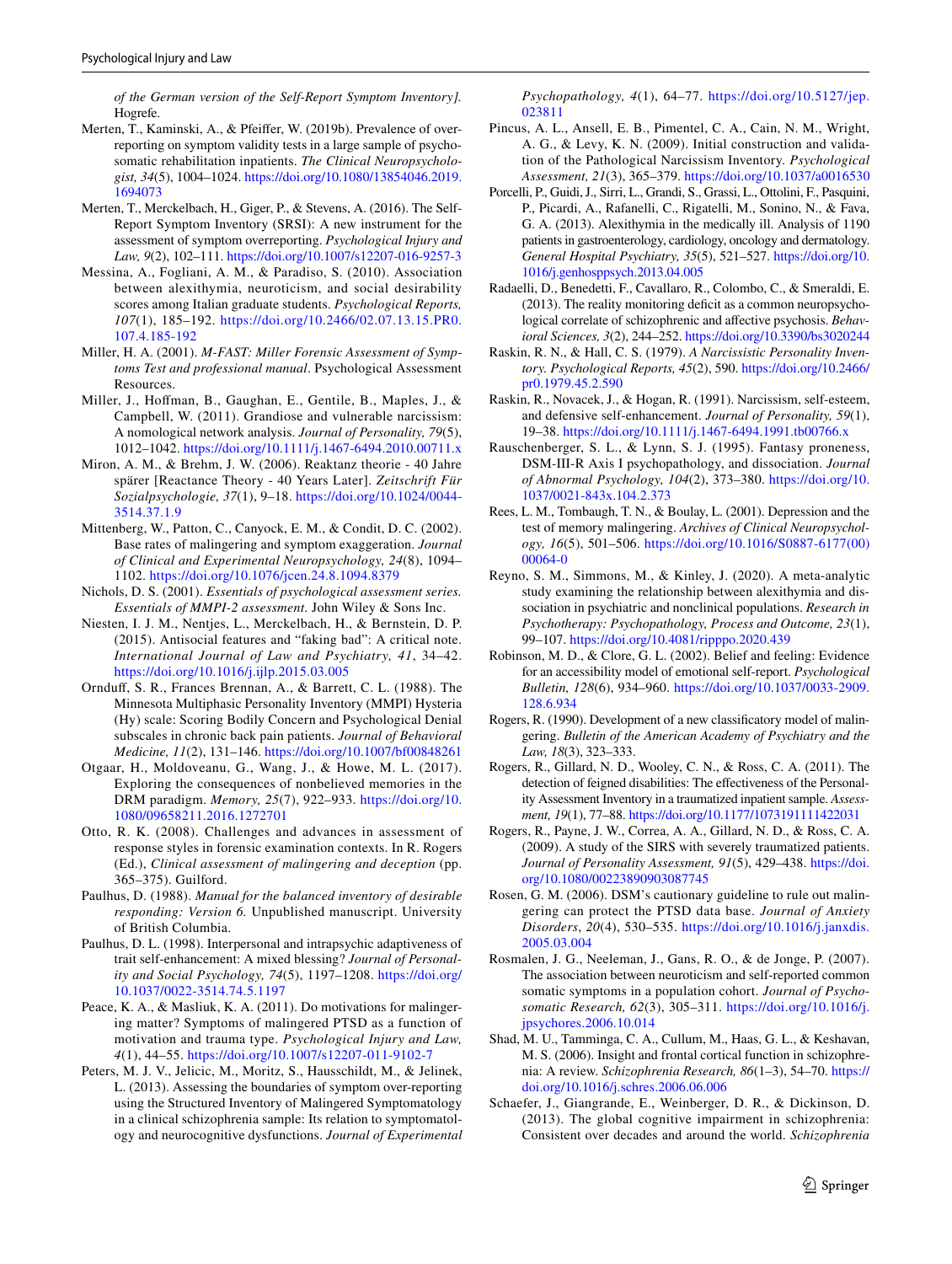*Research, 150*(1), 42–50. [https://doi.org/10.1016/j.schres.2013.](https://doi.org/10.1016/j.schres.2013.07.009) [07.009](https://doi.org/10.1016/j.schres.2013.07.009)

- <span id="page-19-26"></span>Schönbrodt, F. D., & Perugini, M. (2013). At what sample size do correlations stabilize? *Journal of Research in Personality, 47*(5), 609–612. <https://doi.org/10.1016/j.jrp.2013.05.009>
- <span id="page-19-14"></span>Schroeder, R. W., & Marshall, P. S. (2011). Evaluation of the appropriateness of multiple symptom validity indices in psychotic and non-psychotic psychiatric populations. *The Clinical Neuropsychologist, 25*(3), 437–453. [https://doi.org/10.1080/13854046.](https://doi.org/10.1080/13854046.2011.556668) [2011.556668](https://doi.org/10.1080/13854046.2011.556668)
- <span id="page-19-6"></span>Sharf, A. J., Rogers, R., Williams, M. M., & Henry, S. A. (2017). The effectiveness of the MMPI-2-RF in detecting feigned mental disorders and cognitive deficits: A meta-analysis. *Journal of Psychopathology and Behavioral Assessment, 39*(3), 441–455. <https://doi.org/10.1007/s10862-017-9590-1>
- <span id="page-19-21"></span>Sedikides, C., Rudich, E. A., Gregg, A. P., Kumashiro, M., & Rusbult, C. (2004). Are normal narcissists psychologically healthy?: Selfesteem matters. *Journal of Personality and Social Psychology, 87*(3), 400–416. <https://doi.org/10.1037/0022-3514.87.3.400>
- <span id="page-19-23"></span>Sleep, C. E., Sellbom, M., Campbell, W. K., & Miller, J. D. (2017). Narcissism and response validity: Do individuals with narcissistic features underreport psychopathology? *Psychological Assessment, 29*(8), 1059–1064.<https://doi.org/10.1037/pas0000413>
- <span id="page-19-4"></span>Smith, G. P., & Burger, G. K. (1997). Detection of malingering: Validation of the Structured Inventory of Malingered Symptomatology (SIMS). *Journal of the Academy of Psychiatry and the Law, 25*(2), 180–183.
- <span id="page-19-8"></span>Stanley, B., & Wilson, S. T. (2006). Heightened subjective experience of depression in borderline personality disorder. *Journal of Personality Disorders, 20*(4), 307–318. [https://doi.org/10.1521/](https://doi.org/10.1521/pedi.2006.20.4.307) [pedi.2006.20.4.307](https://doi.org/10.1521/pedi.2006.20.4.307)
- <span id="page-19-24"></span>Stephens, J. H., & Kamp, M. (1962). On some aspects of hysteria: A clinical study. *Journal of Nervous and Mental Disease, 134*(4), 305–315. <https://doi.org/10.1097/00005053-196204000-00002>
- <span id="page-19-7"></span>Stevens, A., Friedel, E., Mehren, G., & Merten, T. (2008). Malingering and uncooperativeness in psychiatric and psychological assessment: Prevalence and efects in a German sample of claimants. *Psychiatry Research, 157*(1–3), 191–200. [https://doi.org/10.](https://doi.org/10.1016/j.psychres.2007.01.003) [1016/j.psychres.2007.01.003](https://doi.org/10.1016/j.psychres.2007.01.003)
- <span id="page-19-15"></span>Stevens, A., Schneider, K., Liske, B., Hermle, L., Huber, H., & Hetzel, G. (2014). Is subnormal cognitive performance in schizophrenia due to lack of effort or to cognitive impairment? *German Journal of Psychiatry, 17*(1), 1–9.
- <span id="page-19-9"></span>Suls, J., & Howren, M. B. (2012). Understanding the physical-symptom experience: The distinctive contributions of anxiety and depression. *Current Directions in Psychological Science, 21*(2), 129– 134. <https://doi.org/10.1177/0963721412439298>
- <span id="page-19-1"></span>Sweet, J. J., & Guidotti Breting, L. M. (2013). Symptom validity test research: Status and clinical implications. *Journal of Experimental Psychopathology, 4*(1), 6–19.<https://doi.org/10.5127/jep.022311>
- <span id="page-19-2"></span>Thompson, C. M., Lin, H., & Parsloe, S. (2018). Misrepresenting health conditions through fabrication and exaggeration: An adaptation and replication of the false alarm efect. *Health Communication, 33*(5), 562–575.<https://doi.org/10.1080/10410236.2017.1283563>
- <span id="page-19-10"></span>Tombaugh, T. N. (1997). The Test of Memory Malingering (TOMM): Normative data from cognitively intact and cognitively impaired individuals. *Psychological Assessment, 9*(3), 260–268. [https://](https://doi.org/10.1037/1040-3590.9.3.260) [doi.org/10.1037/1040-3590.9.3.260](https://doi.org/10.1037/1040-3590.9.3.260)
- <span id="page-19-22"></span>Tournois, J., Mesnil, F., & Kop, J. -L. (2000). Autoduperie et héteroduperie: Un instrument de mesure de la désirabilité sociale [Self-deception and other-deception: A social desirability questionnaire]. *European Review of Applied Psychology [revue Européenne De Psychologie Appliquée], 50*(1), 219–233.
- <span id="page-19-29"></span>Van den Bergh, O., Brosschot, J., Critchley, H., Thayer, J. F., & Ottaviani, C. (2021). Better safe than sorry: A common signature

of general vulnerability for psychopathology. *Perspectives on Psychological Science, 16*(2), 225–246. [https://doi.org/10.1177/](https://doi.org/10.1177/1745691620950690) [1745691620950690](https://doi.org/10.1177/1745691620950690)

- <span id="page-19-12"></span>Van der Heide, D., Boskovic, I., & Merckelbach, H. (2017). Standard symptom inventories for asylum seekers in a psychiatric hospital: Limited utility due to poor symptom validity. *Psychological Injury and Law, 10*(4), 358–367.<https://doi.org/10.1007/s12207-017-9302-x>
- <span id="page-19-13"></span>Van der Heide, D., Boskovic, I., Van Harten, P., & Merckelbach, H. (2019). Psychosis as a confounder of symptom credibility testing in a transcultural sample. *The Journal of Forensic Psychiatry & Psychology, 31*(1), 64–75. [https://doi.org/10.1080/](https://doi.org/10.1080/14789949.2019.1663899) [14789949.2019.1663899](https://doi.org/10.1080/14789949.2019.1663899)
- <span id="page-19-5"></span>Van der Heide, D., & Merckelbach, H. (2016). Validity of symptom reports of asylum seekers in a psychiatric hospital: A descriptive study. *International Journal of Law and Psychiatry, 49*(Part A), 40–46.<https://doi.org/10.1016/j.ijlp.2016.05.007>
- <span id="page-19-11"></span>Van Impelen, A., Merckelbach, H., Jelicic, M., & Merten, T. (2014). The Structured Inventory of Malingered Symptomatology (SIMS): A systematic review and meta-analysis. *The Clinical Neuropsychologist, 28*(8), 1336–1365. [https://doi.org/10.1080/](https://doi.org/10.1080/13854046.2014.984763) [13854046.2014.984763](https://doi.org/10.1080/13854046.2014.984763)
- <span id="page-19-3"></span>Van Impelen, A., Merckelbach, H., Niesten, I. J., Jelicic, M., Huhnt, B., & à Campo, J. (2017). Biased symptom reporting and antisocial behaviour in forensic samples: A weak link. *Psychiatry, Psychology and Law, 24*(4), 530–548. [https://doi.org/10.1080/](https://doi.org/10.1080/13218719.2016.1256017) [13218719.2016.1256017](https://doi.org/10.1080/13218719.2016.1256017)
- <span id="page-19-17"></span>Vellante, M., Baron-Cohen, S., Melis, M., Marrone, M., Petretto, D. R., Masala, C., & Preti, A. (2013). The "Reading the Mind in the Eyes" test: Systematic review of psychometric properties and a validation study in Italy. *Cognitive Neuropsychiatry, 18*(4), 326–354.<https://doi.org/10.1080/13546805.2012.721728>
- <span id="page-19-28"></span>Victor, T. L., Boone, K. B., Serpa, J. G., Buehler, J., & Ziegler, E. A. (2009). Interpreting the meaning of multiple symptom validity test failure. *The Clinical Neuropsychologist, 23*(2), 297–313. <https://doi.org/10.1080/13854040802232682>
- <span id="page-19-0"></span>Waite, S., & Geddes, A. (2006). Malingered psychosis leading to involuntary psychiatric hospitalization. *Australasian Psychiatry, 14*(4), 419–421. <https://doi.org/10.1080/j.1440-1665.2006.02317.x>
- <span id="page-19-16"></span>Waldstein, S. R., Kauhanen, J., Neumann, S. A., & Katzel, L. I. (2002). Alexithymia and cardiovascular risk in older adults: Psychosocial, psychophysiological, and biomedical correlates. *Psychology & Health, 17*(5), 597–610. [https://doi.org/10.1080/](https://doi.org/10.1080/08870440290025803) [08870440290025803](https://doi.org/10.1080/08870440290025803)
- <span id="page-19-27"></span>Walters, G. D. (1988). Assessing dissimulation and denial on the MMPI in a sample of maximum security, male inmates. *Journal of Personality Assessment, 52*(3), 465–474. [https://doi.org/10.](https://doi.org/10.1207/s15327752jpa5203_8) [1207/s15327752jpa5203\\_8](https://doi.org/10.1207/s15327752jpa5203_8)
- <span id="page-19-25"></span>Walters, G. D., Rogers, R., Berry, D. T. R., Miller, H. A., Duncan, S. A., McCusker, P. J., Payne, J. W., & Granacher, R. P., Jr. (2008). Malingering as a categorical or dimensional construct: The latent structure of feigned psychopathology as measured by the SIRS and MMPI-2. *Psychological Assessment, 20*(3), 238–247. [https://doi.](https://doi.org/10.1037/1040-3590.20.3.238) [org/10.1037/1040-3590.20.3.238](https://doi.org/10.1037/1040-3590.20.3.238)
- <span id="page-19-18"></span>Watson, P. J., Grisham, S. O., Trotter, M. V., & Biderman, M. D. (1984). Narcissism and empathy: Validity evidence for the Narcissistic Personality Inventory. *Journal of Personality Assessment, 48*, 301–305. [https://doi.org/10.1207/s15327752jpa4803\\_](https://doi.org/10.1207/s15327752jpa4803_12) [12](https://doi.org/10.1207/s15327752jpa4803_12)
- <span id="page-19-19"></span>Watson, P. J., Hood, R. W., & Morris, R. J. (1984). Religious orientation, humanistic values, and narcissism. *Review of Religious Research, 25*(3), 257–264.<https://doi.org/10.2307/3511123>
- <span id="page-19-20"></span>Watson, P. J., Hood, R. W., Morris, R. J., & Hall, J. R. (1986). The relationship between religiosity and narcissism. *Counseling and Values, 31*(2), 179–184. [https://doi.org/10.1002/j.2161-007x.](https://doi.org/10.1002/j.2161-007x.1986.tb00490.x) [1986.tb00490.x](https://doi.org/10.1002/j.2161-007x.1986.tb00490.x)